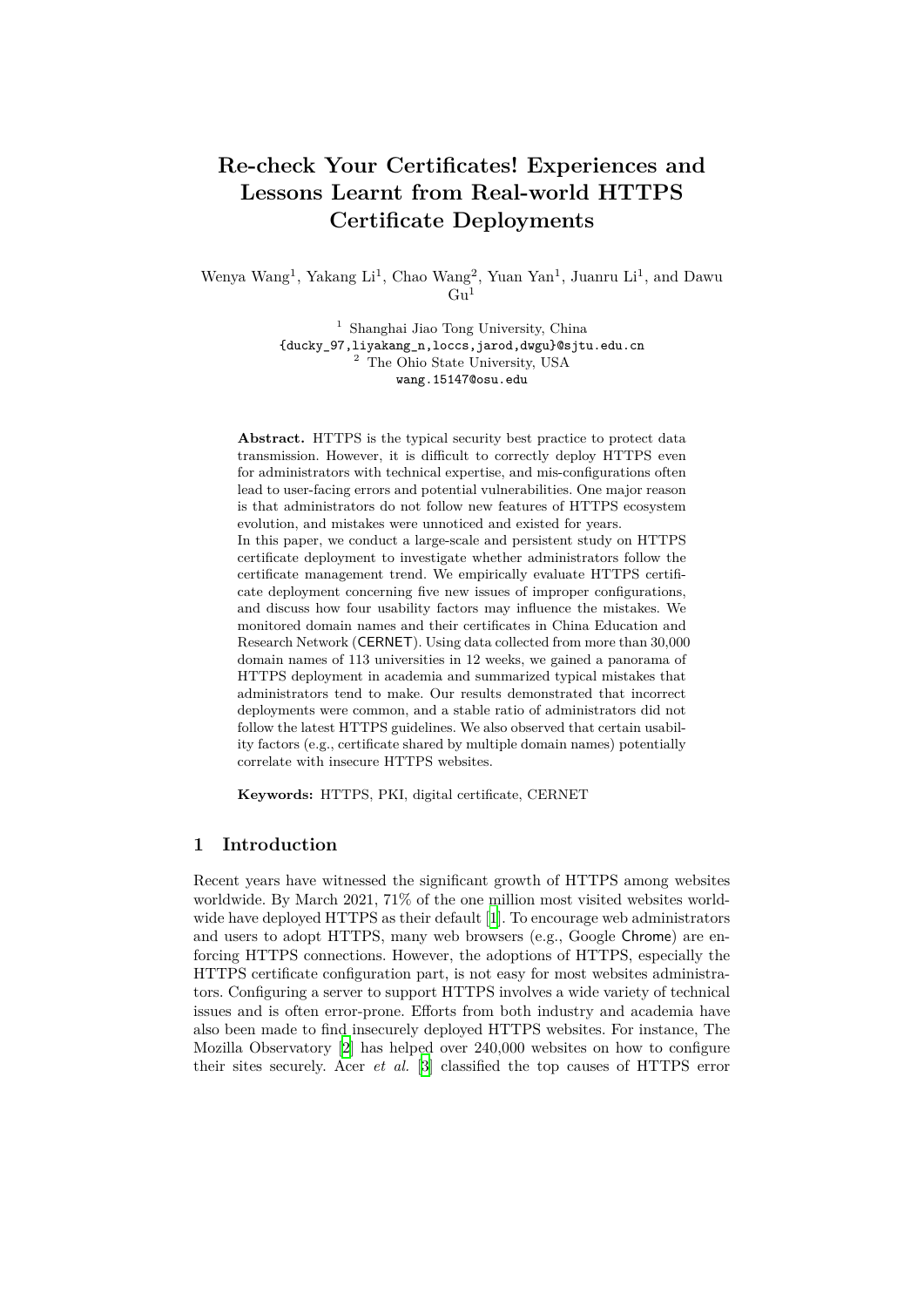warnings to implement actionable warnings for Chrome users. Unfortunately, the rapid evolution of HTTPS ecosystem (e.g., the use of TLS 1.3 protocol and Let's Encrypt Free Certificates) urges administrator to continuously upgrade security best practices. Therefore, a large potion of websites using HTTPS are still vulnerable due to recently emerged deployment issues, and this brings new challenges to administrators who are struggling for deploying HTTPS correctly.

We can blame certificate issuers for some deployment issues. Kumar *et al.* [[4\]](#page-16-0) systematically analyzed mechanical errors made by CAs when issuing certificates, and found that small CAs regularly made mistakes after analyzing 240 million browser-trust certificates. Schwittmann *et al.* [[5\]](#page-16-1) tested domain validation authorities and concluded that all major CAs were vulnerable in multiple ways because of insecure protocols they used. On the other hand, website administrators are also responsible for a variety of deployment problems. Recent researches have revealed that even for expert system administrators, the complexity of HTTPS certificates deployment often becomes a main obstacle for website security. Singanamalla *et al.* [[6\]](#page-16-2) measured HTTPS adoption of government websites around the world and found an overall lower https rate. Ukrop *et al.* [[7\]](#page-16-3) also found that self-signed certificates and name constrained certificates were over trusted by people in the IT industry, and notifications sometimes make no sense.

To better understand what are the most critical factors that lead to an incorrectly deployed HTTPS certificate in 2021, in this paper we conduct an empirical study of the HTTPS certificate deployment against more than 30,000 domain names and their corresponding certificate in China Education and Research Network (CERNET). We first surveyed a series of recent research papers on HTTPS certificate issuing, deployment, and revocation, summarized the trend of modern certificate management over the past five years. Then we evaluated the correctness of HTTPS deployment in CERNET by considering five new issues of HTTPS certificates deployment: subject alternative name (SAN) mismatching, long validity period, broken certificate chain, certificate opacity and obsolete crypto algorithms. In addition, we investigate four usability factors (certificate indicator, certificate issuer, certificate sharing and certificate revocation) and the potential correlation with above incorrect deployments. We conducted the study by consecutively monitoring how domain names of 113 universities configured their HTTPS certificates and relevant web/DNS parameters in 12 weeks (from November 4th, 2020 to January 20th, 2021), and summarizing the overall status of incorrect HTTPS certificate deployment in CERNET.

Our investigation shows that current deployment status of HTTPS certificates is not optimistic: even for administrators of CERNET (who are more likely to learn recently proposed guidelines and recommendations of HTTPS deployments), a stable portion of them (27%) did not adopt correct configurations. We found the top three deployment issues are **SAN mismatching**, **long validity**, and **broken certificate chain**. We also observed that certificate renewal would reproduce broken certificate chain issues and short lifespans would cause certificate expiration problems. Regarding the usability factors, we observed certain status of certificate (e.g., certificate sharing) strongly correlated with deployment issues.

Our contributions include: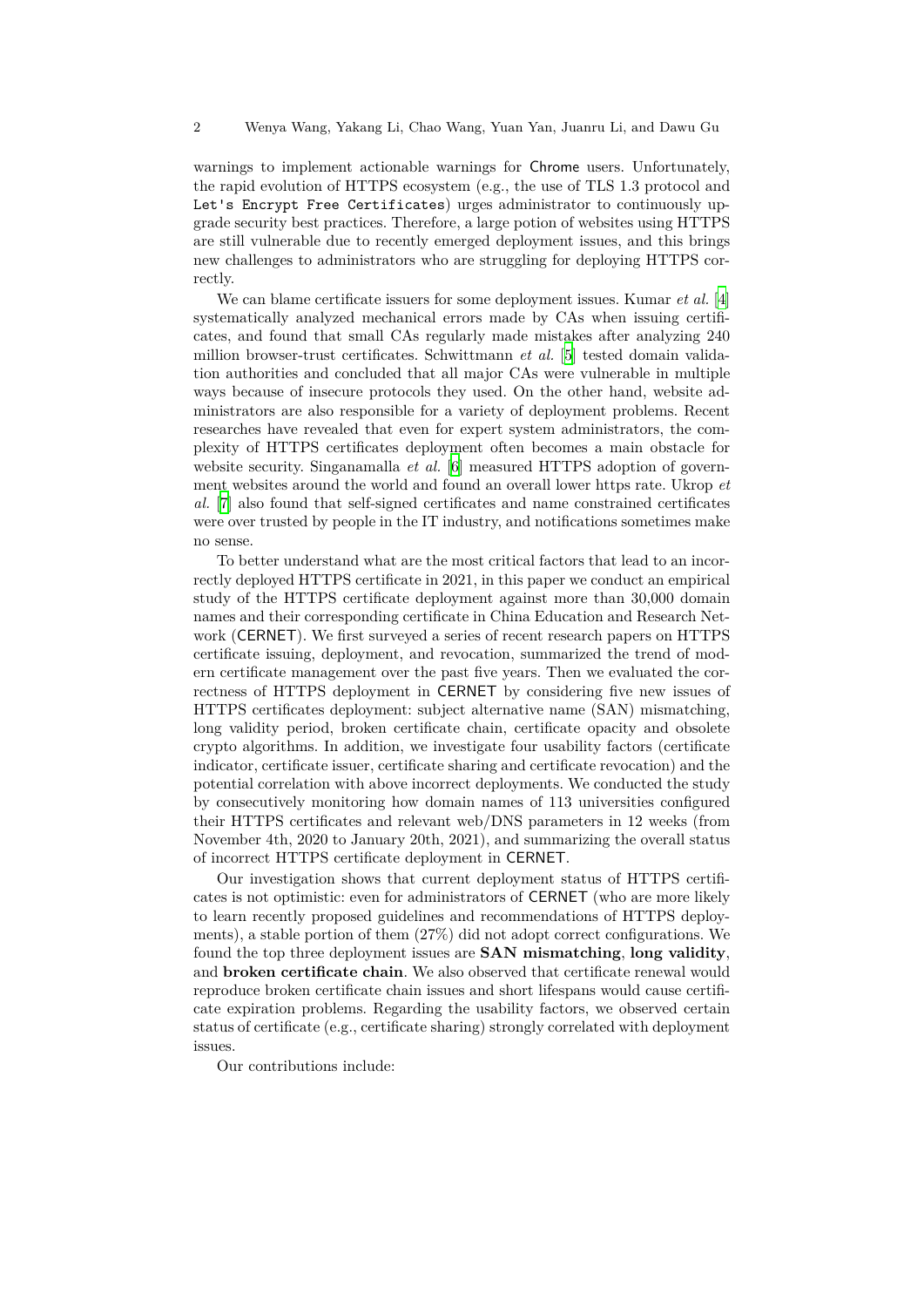- **–** We summarized recent policies, guidelines, and recommendations of certificate management over the past five years, and evaluated how administrators followed those new changes at a large scale. The results showed that HTTPS certificate mis-configuration is widespread, and we found many popular web services (e.g., email services) were endangered.
- **–** We analyzed the ratio of incorrectly deployed certificates/domain names in a certain period of time (12 weeks), and found the trend of improperly deploying certificates is not downwards: although many certificates were renewed and correctly configured, some updates introduced new mis-configurations.
- **–** According to our study, we discussed whether typical usability factors (e.g., the selection of certificate issuer) correlate with incorrectly deployed certificates. Our analysis demonstrated that some factors did affect the certificate deployment and should be concerned by administrators.

# <span id="page-2-0"></span>**2 Certificate Deployment in 2020s: Trends and Changes**

In this section, we present a variety of details that reflect recent features and changes of HTTPS certificate management, and discuss best practices of certificate deployment.

**HTTPS Certificates** HTTPS encrypts and authenticates data transmission to protect its integrity and confidentiality from attackers. During HTTPS handshake, the client examines the fields and chains of certificates delivered by the server for authentication. Subject Alternative Name (SAN) field consists of DNS names. The DNS name is the criterion for identifying whether a domain name could match the certificate. Based on SAN, HTTPS certificates are divided into three types. Single-domain type has only one DNS name and can only be used by a domain name (e.g., domain.com). Wildcard type containing two DNS names can match a domain name and its subdomain name (e.g., domain.com and \*.domain.com). And multi-domain type with multiple DNS Names could match the domain names with different suffixes (e.g., domain-A.com and domain-B.org). Long life span certificates are gradually being deprecated, as they generally use outdated configurations and would increase the risks. For example, SHA-1-to-SHA-2 transition takes 3 years due to the slow replacement of long-term certificates.

A complete certificate chain is composed with the leaf certificates up to the root certificates. While TLS handshaking, the server should also transmit the intermediate certificates. Only the client links them to a trusted root certificate stored in local, the client would trust the leaf certificate. Up to February 2021, about 1.7% of servers did not configure the proper certificate chain [\[8](#page-16-4)]. Existing technologies such as AIA Fetching technology, Intermediate Certificate Cache technology and Intermediate Certificate Preloading help fix the broken chains, some researchers argue that AIA Fetching and Intermediate Certificate Cache technology would compromise user privacy [\[9](#page-16-5)] [\[10](#page-16-6)].

**Certificate Authorities** Before 2015, applying for an HTTPS certificate costed much, and the installing process was sophisticated [[11\]](#page-16-7). Let's Encrypt launched in late 2015 greatly improved this situation. Let's Encrypt issues the Domain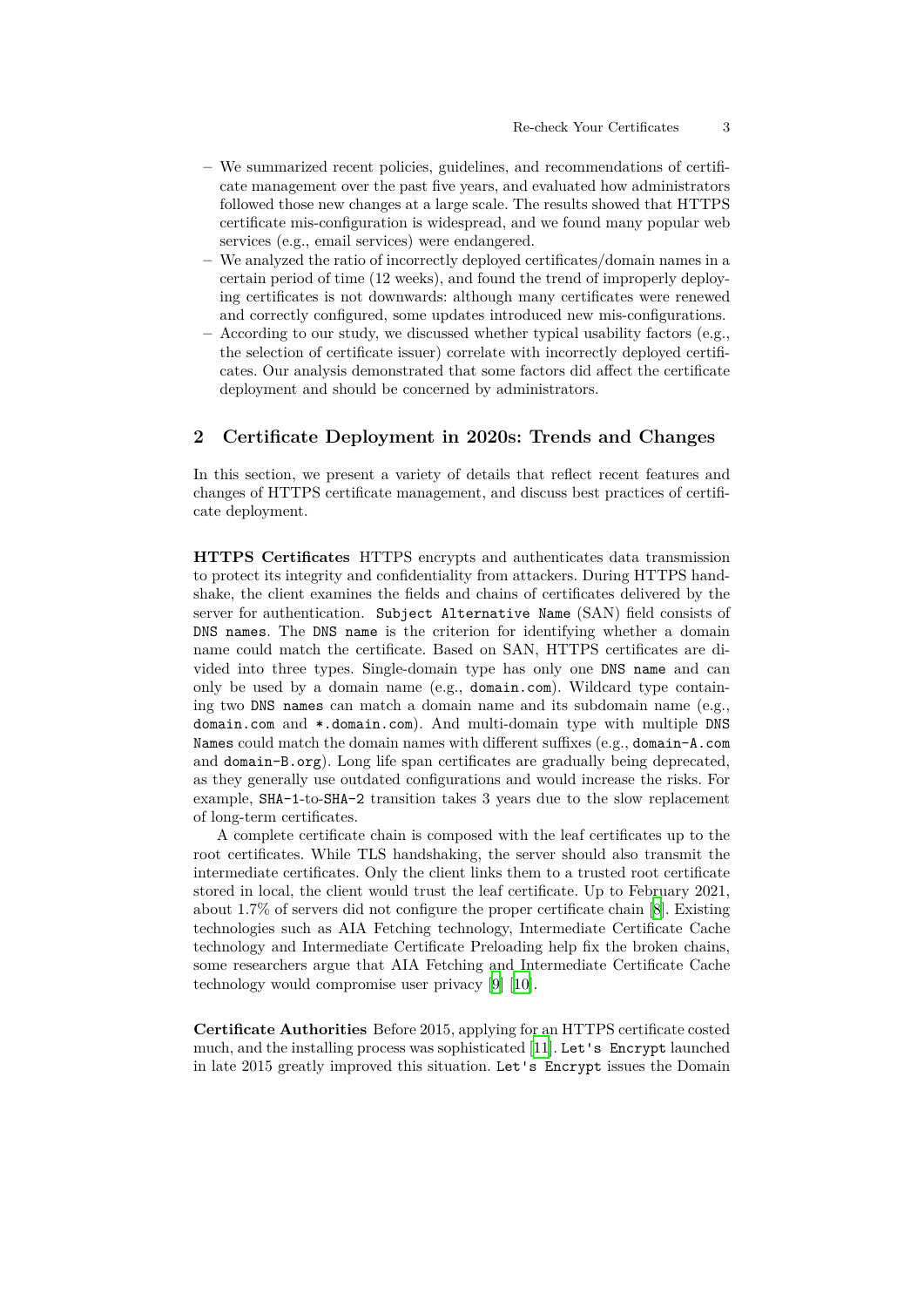Validation (DV) certificates free and automatically, and also helps maintain the certificates (e.g., renew the certificates). As of November 2020, 232 million websites install 144 million active certificates issued by Let's Encrypt [\[12](#page-16-8)]. CAs like Encryption Everywhere Program, cloud providers like Cloudflare also provide similar services for their customers.

And the other types, namely Extended Validation (EV), Individual Validation (IV) and Organization Validation (OV) provide more trust than DV certificates, especially EV certificates. As the certificates contain more details about the owners, and the verification process is more rigorous. CAs generally claim that EV would make phishing attacks harder and have higher warranties. However, attackers can still get an EV certificate with the same company name. And some EV certificates of well-known websites were not renewed in time. LinkedIn in 2017 forgot to renew its EV certificate [\[13](#page-16-9)], and Instagram in 2015 forgot to renew its EV certificate [[13\]](#page-16-9), Modern browsers have removed special indicators in the URL bar for EV certificates since 2019 [[14\]](#page-16-10) [[15\]](#page-17-0) [\[16](#page-17-1)].

**Certificate Transparency and Revocation Records** Mis-issued certificates or the certificates with compromised private keys do great harm to the privacy of users. The revocation mechanism restrains the trust in malicious certificates, and certificate transparency provides an auditing and monitoring system for HTTPS ecosystem.

Online Certificate Status Protocol (OCSP) is the most widely adopted certificate revocation mechanism [\[17](#page-17-2)] [\[18](#page-17-3)]. The client could perform an OCSP request about the certificate revocation status before the page finishes loading. This usually causes time delays. OCSP Stapling alleviates the latency problem to some extent, as servers can staple the OCSP response in the TLS handshakes. However, OCSP Stapling could be stripped by the attackers, and OCSP Must-Staple proposed in 2015 prevents this from happening[[19\]](#page-17-4). Administrators could set OCSP Must-staple signal in the certificate extensions, and client like Firefox would block access to sites that set Must-staple but do not deliver OCSP Stapling [[20\]](#page-17-5). But some browsers like Google Chrome consider that this would create new access-blocking issues and do not support OCSP Must-Staple [\[17](#page-17-2)].

In order to remedy incorrect or malicious certificates issuance by CAs, Certificate Transparency (CT) provides an auditing and monitoring system for HTTPS ecosystem. Certificate Transparency has been widely adopted [[21\]](#page-17-6). Before a CA issues a certificate, it sends the pre-certificate of the certificate to CT logs first, and the logs respond with signed certificate timestamps (SCTs), which represents the promises of submission with the Maximum Merge Delay. And the CA embes the SCTs in the certificate before issuing. There are three ways to bind SCTs: certificate embedding, TLS extension and OCSP stapling. Certificate embedding is the most common and reliable way [\[22](#page-17-7)].

**Certificate Sharing** The prevalence of wildcard and multi-domain certificates promotes certificate sharing between multiple domain names. CDN service, cloud service, and hosting service providers usually install one certificate for multiple customers. Although it is feasible and convenient for multiple domain names to share a certificate, security risks also increase, since copies of private keys are stored on different servers, and some of the servers may not securely protected [[23\]](#page-17-8). Once one of the server is compromised, all domains that share the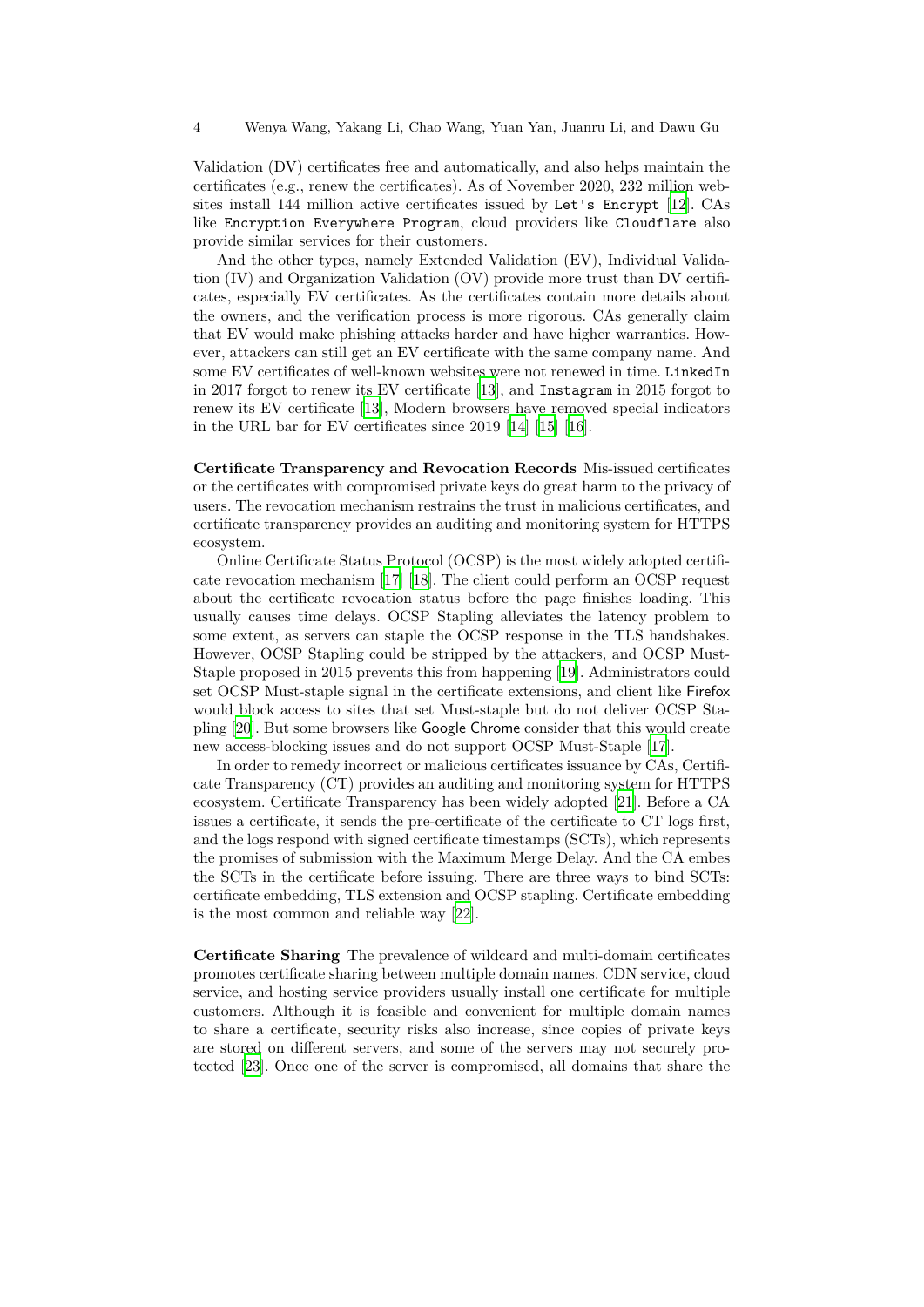same certificate would be severely threatened. Actually, researchers have shown that sharing a certificate with low-profile domain names will reduce the security of the system [\[24\]](#page-17-9) [[25\]](#page-17-10).

# **3 Investigating Certificate Deployment**

To systematically study the deployment status of recent HTTPS certificate deployment and summarize experiences from real-world websites, in this paper we aim to answer the following research questions by conducting large-scale and lasting analysis against certificates in use.

**RQ1: What is the overall trend of certificate deployment?** Despite the fact that 71.0% of all the websites have deployed HTTPS as their default protocol [\[1](#page-15-0)] in 2021, there still exist several issues that affect the security of network communication. Specifically, we observed that many websites did not follow new features and recommendations that nowadays HTTPS certificate management should adopt. Therefore, although they did not affected by those well-known bad practices such as self-signed certificate, various new issues are still disturbing website administrators. In response, we aim to investigate the overall trend of how administrators handle new changes and corresponding issues. Furthermore, we concern about the ratio of domain names affected by new deployment issues, the distributions of each issues, and their variations in a certain period of time. With a long-term analysis rather than an analysis against a snapshot, we try to investigate whether a deployment issue a temporary mistake or is it a common situation.

**RQ2: How user factors affect the deployment of certificates?** To further understand the root cause of incorrect certificate deployments, we consider several user factors that may mislead administrators. For instance, we would like to examine whether the sharing of certificate between multiple domain names is a dependent factor of an ill-deployed certificate.

**RQ3: How many users and what kinds of web services are affected?** To evaluate the actual risks of those incorrectly deployed certificates, we would like to check if those popular web services (e.g., email service, identity authentication service) are suffering from certificate deployment issues (and how many users are threatened due to the problems), or only those less frequently accessed websites mis-configured their certificates.

# **4 Evaluation**

We report in this section our investigation results on recently emerged HTTPS certificates deployment issues. We conducted a 12-week investigation against more than 30,000 domain names and their HTTPS certificates to examine to what extent website administrators have followed the latest trends of HTTPS certificate management, or if they made mistakes due to the unfamiliarity of those new changes. We first detail the built dataset of our investigation (Section [4.1](#page-5-0)), and then elaborate how recent certificates deployment issues affected the studied domain names/certificates (Section [4.2\)](#page-6-0). Finally, we discuss four factors that may lead to incorrect certificates deployment (Section [4.3](#page-10-0)), and show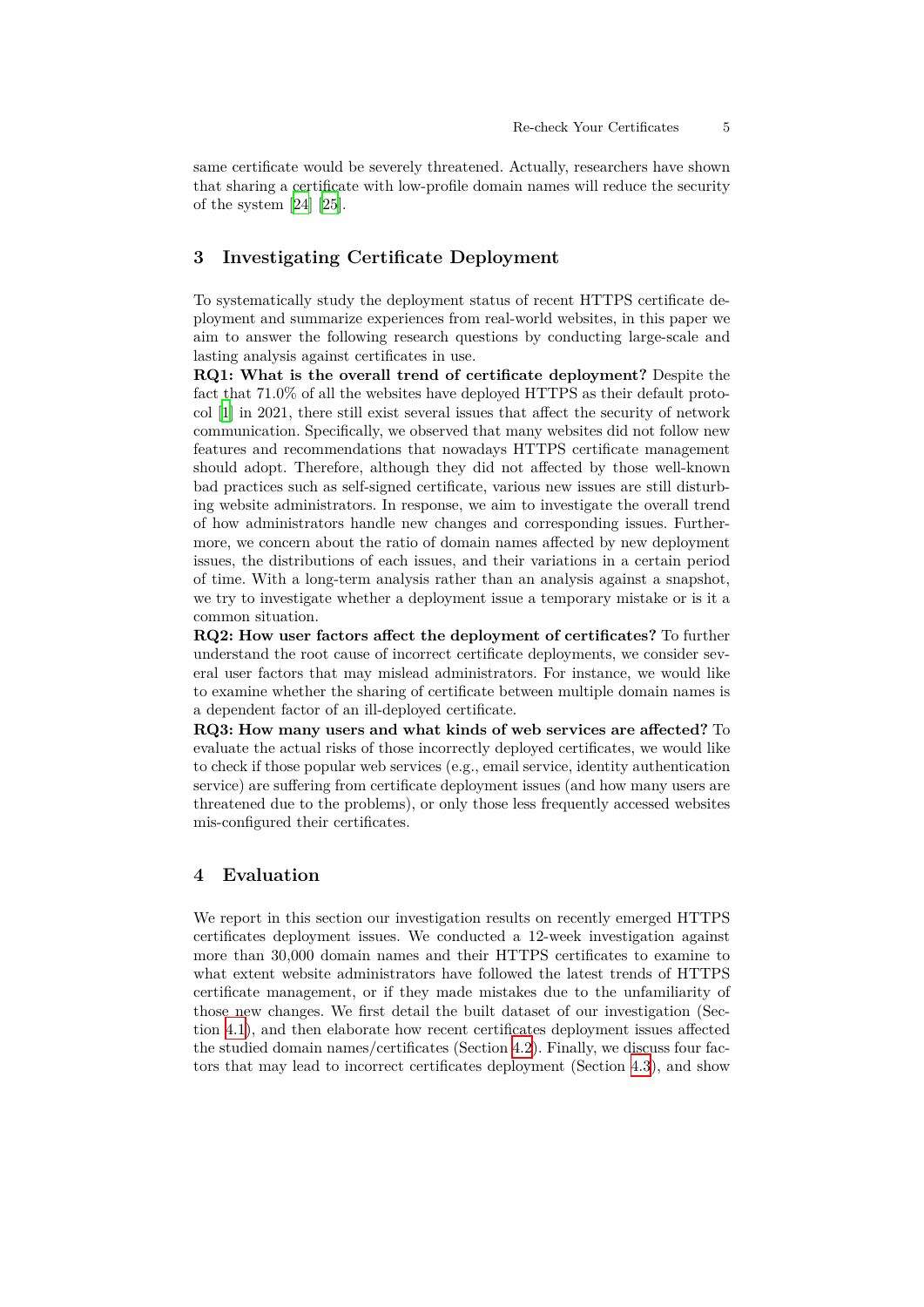6 Wenya Wang, Yakang Li, Chao Wang, Yuan Yan, Juanru Li, and Dawu Gu

the influence of incorrectly deployed certificates against popular web services (Section [4.4](#page-13-0)).

**Ethical Statement** Our study did not tamper with any website with insecurely deployed certificate and executed a full responsible disclosure process by contacting the network administrators of relevant universities. In further, we only used port 80 and 443 to access the websites and did not perform any port scanning actions that might result in abuse of the hosts in the target.

### <span id="page-5-0"></span>**4.1 Dataset and Experiment Setup**

Our investigation utilized China Education and Research Network (CERNET) [[26\]](#page-17-11) as our research target. A typical feature of CERNET is that its members (i.e., universities), unlike enterprises or government departments, manage their belonging domain names and certificates in a de-centralized style. That is, even for the same university, all of its belonging web servers and certificates are often managed by different departments/institutes rather than a single bureau. Therefore, this network becomes a very typical example to study the diversification of HTTPS certificate managements (and how this diversity affects security).

To build a dataset for the certificate deployment analysis, we first collected all HTTPS-accessible domain names of CERNET. Our investigation monitored domain names of 113 major universities [\[27](#page-17-12)] of CERNET. More specifically, since in CERNET the domain and subdomain names of one specific university possess the same suffix in the form of name-abbreviation.edu.cn (e.g., pku.edu.cn is the common suffix for all domain names belonging to *Peking University* (PKU), and all subdomain names of PKU must follows the format of  $\ast$ . pku.edu.cn [\[28](#page-17-13)]). We started from generating an initial "seed" list of each university containing its common suffix, and then automatically collected their subdomain names of the domain in the list through utilizing both Sublist3r [[29\]](#page-17-14) subdomain name enumeration tool and ctr.sh [\[30](#page-17-15)] certificate transparency (CT) log search engine. After the collection, our dataset finally obtained 31,211 domain names, among which 19,493 (62.45%) domain names were accessible during our experiment period, and 11,718 (35.54%) domain names suffered from connection issues.

<span id="page-5-1"></span>

| <b>HTTP</b> | <b>HTTPS</b> | Number         |
|-------------|--------------|----------------|
|             |              | 7,820 (40.12%) |
|             |              | 5,376 (27.58%) |
|             |              | 5,284 (27.11%) |
|             |              | 503 $(2.58\%)$ |
|             |              | 420 $(2.15\%)$ |
|             |              | 90 $(0.46\%)$  |

Table 1: The overall HTTP(S) connectivity.

<sup>1</sup>: redirected to HTTPS;

 $2$ : redirected to HTTP;

Next, we examined the HTTP(S) connectivity of the 19,493 accessible domain names. We utilized Requests [\[31](#page-17-16)] tool to access a domain name through both HTTP and HTTPS protocol to check its connectivity. Table [1](#page-5-1) shows the overall status of HTTP/HTTPS connectivity in our first snapshot (Nov. 8th, 2020) of our dataset. In all 19,493 accessible domain names, we found 11,673 (59.88%) of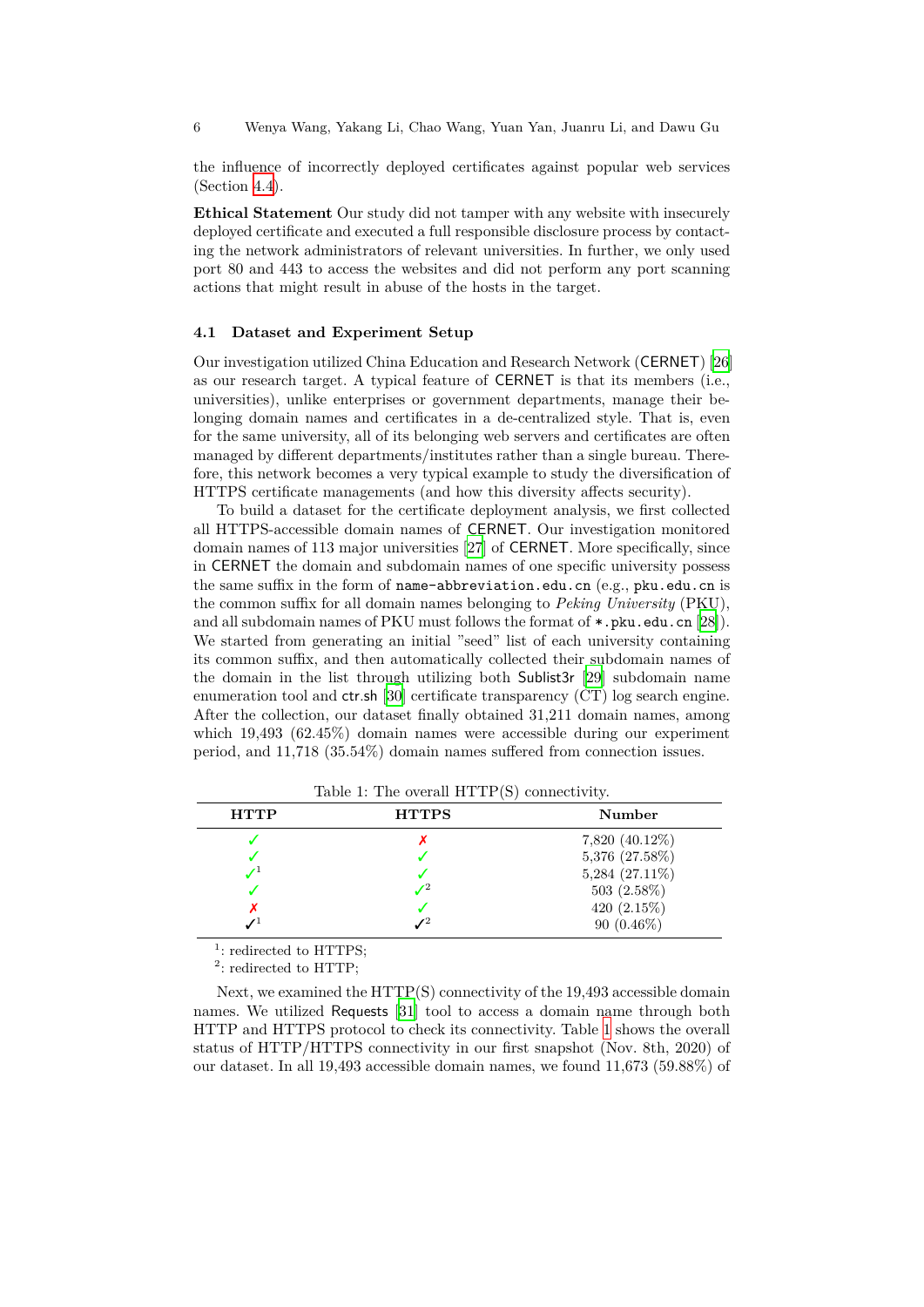them supported HTTPS connection. In detail, 420 domain names could only be connected through HTTPS. The HTTP connections of 5,284 domain names were directed HTTPS. 5,376 supported both HTTP and HTTPS, and 503 domain names redirected HTTPS connections to HTTP. Note that HTTP and HTTPS connections of 90 domain names were both redirected. This would not cause loop redirects, as at least one of them was finally redirected to other domain name.

The last step of our investigation checks the deployment correctness of each certificate (binding to one or multiple domain names). Particularly, we developed an analysis tool based on OpenSSL to first capture the certificate and then inspect whether its deployment suffered from five typical issues (Section [4.2](#page-6-0)) due to the evolution of HTTPS ecosystem. Note that in our investigation we did not only capture a snapshot of the entire analyzed domain names/certificates, but instead we kept monitoring their status and changes throughout a period of 12 weeks. That is, we captured a snapshot of all collected domain names once a week from November 4th, 2020 to January 20th, 2021. On average, for each snapshot a twoday analysis was required to obtain a 76 MB data that covers all those domain names.

#### <span id="page-6-0"></span>**4.2 Certificate Deployment Issues**

In the following, we answered the proposed Research Questions 1 by elaborating our evaluation focusing on five new HTTPS certificate deployment issues over the past five years:

- **– Subject Alternative Name (SAN) Mismatching.** If the tested domain name does not match anyone of the DNS Names listed in the SAN field of the HTTPS certificate, we consider the deployment as an SAN mismatching (which would be alerted by most web browsers). Note that if the domain name only matches the commonName field in the certificate, browsers nowadays would still reject the certificate because they only check SAN field [\[32\]](#page-17-17) [[33\]](#page-17-18) since 2016.
- **– Long Validity Period.** Modern browsers require a certificate *issued on or after September 1st, 2020* should not possess a validity period longer than 398 days [[34\]](#page-17-19) [[35\]](#page-17-20) [[36\]](#page-17-21). In our investigation, we consider a certificate with a long validity period (i.e.,  $398 + \text{days}$ ) as an incorrectly deployed one. And in particular, for the certificates *issued before September 1st, 2020*, we consider an 825+ days period (as CA/Browser Forum [[37\]](#page-17-22) suggested) as potentially risky.
- **– Broken Certificate Chain.** If the certificates provided by the domain names could not link the leaf certificate to the root certificate, we would think the deployment has the broken certificate chain issue. Browsers such as Firefox (lower than Version 75) [\[38\]](#page-17-23) directly block HTTPS connections due to the lack of trust. Though in 2019 Intermediate Certificate Preloading adopted by Firefox (upper than Version 75) help fix this issue [\[38](#page-17-23)], technologies that are still in use (e.g., AIA Fetching technology and Intermediate Certificate Cache technology) are considered to violate user privacy [\[9](#page-16-5)] [\[10](#page-16-6)].
- **– Certificate Opacity.** To allow users to audit the reliability of the used certificate, a domain name must deliver the SCTs as well as the certificate during a TLS handshake. According to regulations of Chrome [\[39](#page-17-24)] and Safari [\[40](#page-18-0)],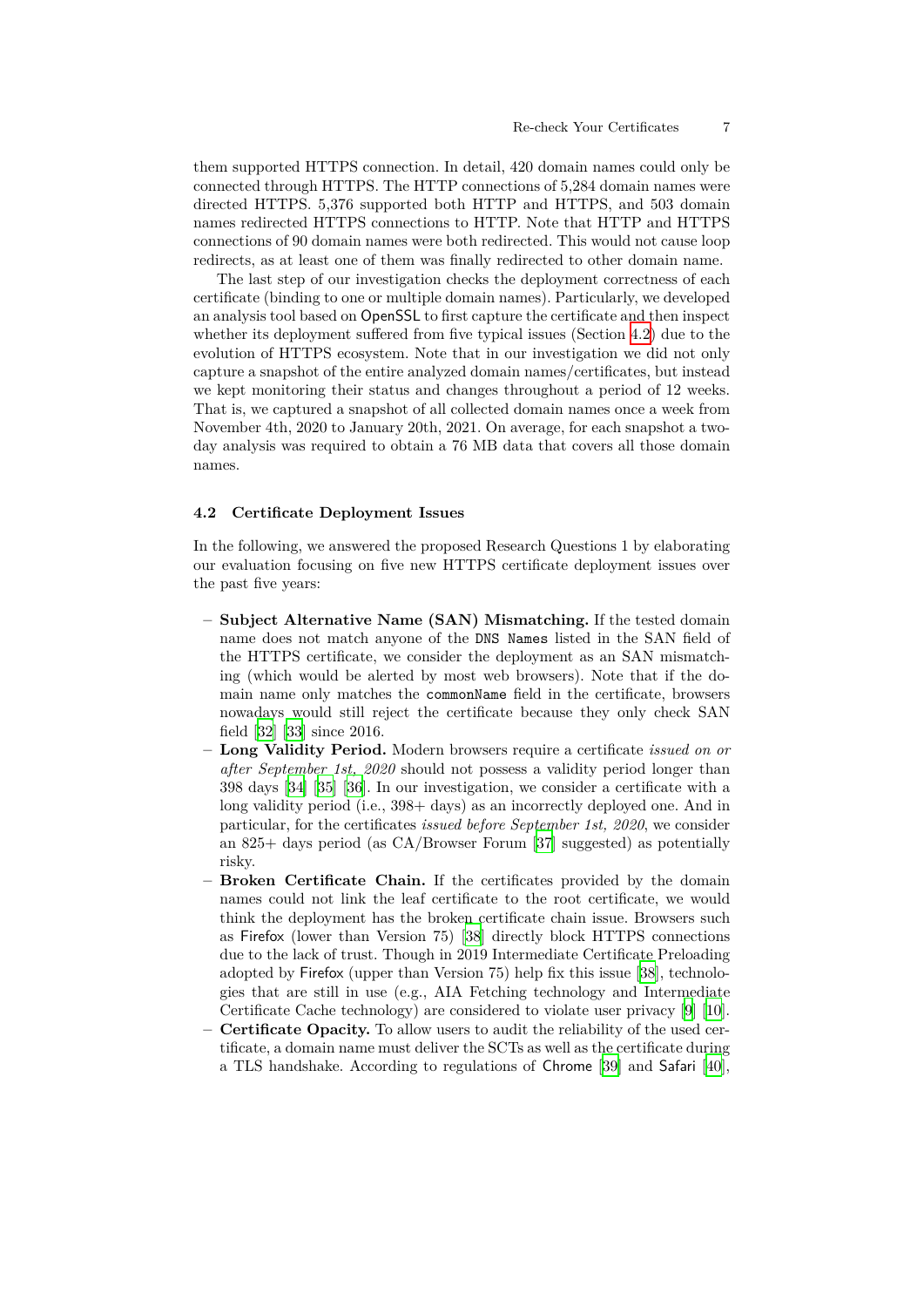8 Wenya Wang, Yakang Li, Chao Wang, Yuan Yan, Juanru Li, and Dawu Gu

we consider a certificate *issued on or after April 2018* without delivering SCT as invalid.

**– Obsolete Crypto Algorithms.** As practical collision of MD5 and SHA-1 had already been found [\[41](#page-18-1)] [[42\]](#page-18-2), both crypto algorithms have been abandoned by browsers since 2017 [[43\]](#page-18-3) [\[44](#page-18-4)]. Therefore, we consider a certificate signed by them as invalid. Moreover, NIST have recommended that the public key length of RSA should be longer than 1024 bits [[45\]](#page-18-5), and crypto suites using RSA-1024 or lower are also considered as deprecated in our investigation.

To evaluate whether a domain name (and its HTTPS certificate) has suffered the above five issues, in our investigation we first fetched the certificate of the domain name. We used the 98 root certificates trusted by Chrome Root Store [\[46](#page-18-6)], Apple OS [[47\]](#page-18-7), Mozilla [[48](#page-18-8)], and Windows Root Certificate Program [[49\]](#page-18-9) as our trusted root certificate list. To evaluate the broken certificate chain issue, we used the error message of OpenSSL to verify the certificate chain. For the other four issues, we simply used pyOpenSSL [\[50](#page-18-10)] to parse the certificate, extracted information of each field and then compared them with our pre-defined criterion. This helped us judge whether the certificate suffered from any deployment issues. In particular, since the most common way to deliver the SCT is to attach it as an extension of the certificate [[22\]](#page-17-7), we directly check the SCT list in certificate extensions to obtain the SCT information.

<span id="page-7-0"></span>

Fig. 1: Deployment Issues

**Overall Findings** In summary, we found during the entire 12-week investigation period, around 27% domain names with nearly 33% certificates suffered from at least one deployment issues. Figure [1](#page-7-0) depicts the overall status during the 12 weeks. Our observation is that during our experiment, the ratio of incorrectly deployed certificates/domains is stable: it only slightly decreased between week 8 to week 9 due to the replacement of long-term certificates to short-term certificates of 306 domain names, and rebounded again in week 10 for 107 domain names emerged broken certificate chain issues. Among all issues, the most frequently occurred one is SAN mismatching, 16% domain names suffered from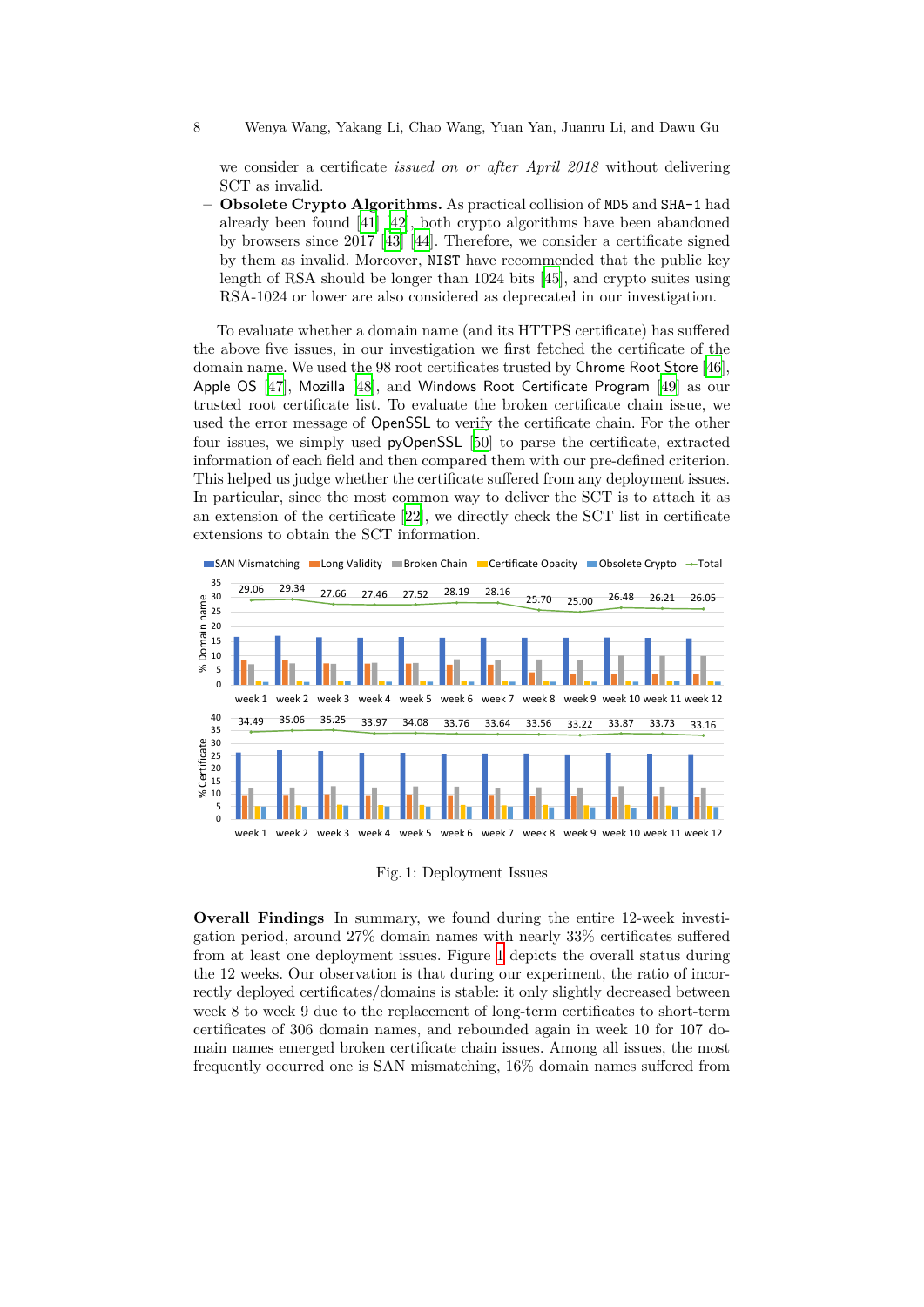this issue. 9% certificates had excessively long validity duration. 8% domain names installed broken certificate chain. 5% of the evaluated certificates did not set SCTs, and 5% were signed by obsolete algorithms or had short public key. In the following, we discuss each issue of incorrectly deployed certificate, respectively.

**SAN Mismatching** On average, we found nearly 16% domain names mismatched their certificates. Among the certificate mismatched by their domain names, we found 90 (8.40%) certificates of 252 domain names set CN field but not SAN field. Lack of SAN or SAN mismatching would cause the identity of the domain name to be unauthenticated, and the browsers would also prevent users from accessing the domain name.

| Certificate Type | Certificates (Mismatched) | Domains (Affected) |  |  |
|------------------|---------------------------|--------------------|--|--|
| Single-domain    | 625(64)                   | 778 (182)          |  |  |
| Multi-domain     | 100(37)                   | 1,978 (666)        |  |  |
| Wildcard         | 256(92)                   | 8,665 (832)        |  |  |
| Total            | 981 (193)                 | 11,421(1,680)      |  |  |

<span id="page-8-0"></span>Table 2: SAN mismatching status of domain names and certificates (Nov. 8th).

Moreover, we classified the certificates with SAN field into three types. As shown in Table [2](#page-8-0), wildcard certificates were wildly installed by most domain names (77.62%), and the configurations of wildcard certificates had the lowest mismatch rate (8.76%). This indicates that wildcard certificates could match most of the using domain names. Another interesting insight is that 1,171 domain names of 1,680 mismatching domain names (69.70%) were multiple level subdomain names but the SAN field could only match the first-level subdomain names: wildcard certificate (e.g., \*.pku.edu.cn) only matches first level subdomain name  $(e.g., \texttt{mail}.pku.edu can)$  but does not match second level subdomains (e.g., its.lb.pku.edu.cn). This implies that many administrators misunderstand the semantic of a wildcard certificate.

**Long Validity Period** Among 12 weeks, we found 127 certificates with long validity period, which used by 1,067 domain names (i.e., more than 398 days or 825 days). Since the 398-day limit was enforced since *September 1st, 2020* [[34\]](#page-17-19) [\[35](#page-17-20)] [\[36](#page-17-21)], we further divided the certificates into two categories: issued before and after September 1, 2020. Figure [2](#page-9-0) shows the distribution of certificate lifespans in 12 weeks, respectively. We found before September 1st, 2020, only 42.62% issued certificates adopted a validity period less than 398 days. In comparison, after that date, 99.47% certificates followed the new regulation. This indicates that most CAs have shortened the validity period of the certificate.

As Figure [1](#page-7-0) shows, the ratio of long-term certificates adoption kept decreasing. We observed especially in week 8 (Dec 23rd, 2020), the renewal of seven certificates significantly affected 306 domain names. However, certificates with short validity period introduced new issues. We observed that administrators often forgot to renew certificates, and thus a certificate with shorter lifespan has a larger chance to be used in real world after its expiration: the distribution of 125 expired certificates (230 domain names) in our first snapshot (Nov. 8th, 2020)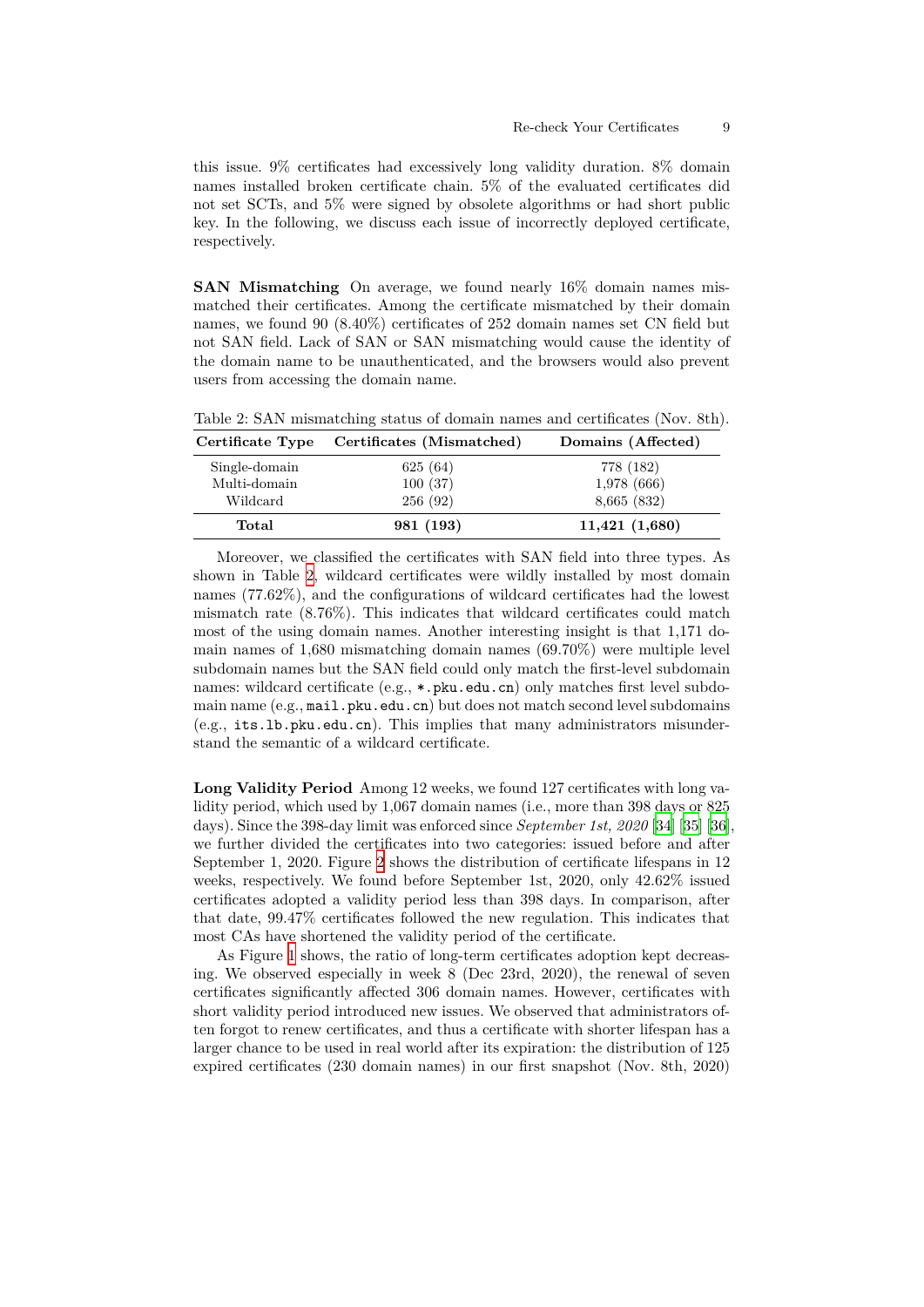#### 10 Wenya Wang, Yakang Li, Chao Wang, Yuan Yan, Juanru Li, and Dawu Gu

demonstrates that nearly 70% expired but still-in-use certificates possessed a short validity period.

<span id="page-9-0"></span>

(a) Certificate Lifespans (Before Sep. 1st) (b) Certificate Lifespans (After Sep. 1st)

Fig. 2: Distribution of Certificate Lifespans

**Broken Certificate Chain** We found around administrators of 8% domain names did not install intermediate certificates. In week 10 (Jan 6th, 2021), the number of domain names with the broken certificate chain issue increased from 1,042 to 1,211. For domain names that have newly generated the issue, we found 98.16% of them were caused by certificate updates.

We evaluated the cause of this issues. We found 89.00% domain names with this issue only provided the leaf certificates. This indicates that the main reason for this issue is that the administrators have no idea of installing a complete certificate chain. And the left 11.00% domain names offered wrong intermediate certificates. Among them, most domain names (90.23%) transferred their leaf certificates as intermediate certificates. 9.77% domain names provided the intermediate certificates of previously used certificates, which indicates that administrators forgot to change the certificate chain after updating. These suggest that administrators would not recheck the certificate chains after deployment.

**Certificate Opacity** Most modern browsers require certificates *issued on or after April 2018* to provide Signed Certificate Timestamp (SCT), otherwise they fail to trust those certificates. Using certificate extension is the most common way to support certificate transparency (CT) policy. Among 1,789 certificates issued after the specified date, we observed 1,704 (95.25%) set SCT field in certificate extensions, and they were all issued by trustful CAs. This implies that most CAs support Certificate Transparency. The left 85 certificates without setting SCT field were all self-signed certificates. These certificates were unauditable: The users could not audit whether the certificates were issued incorrectly or the private keys of them were compromised. We also evaluated SCT deployment of the certificates issued before the specified date. We found 199 domain names installed four certificates without setting SCT. They were still considered correct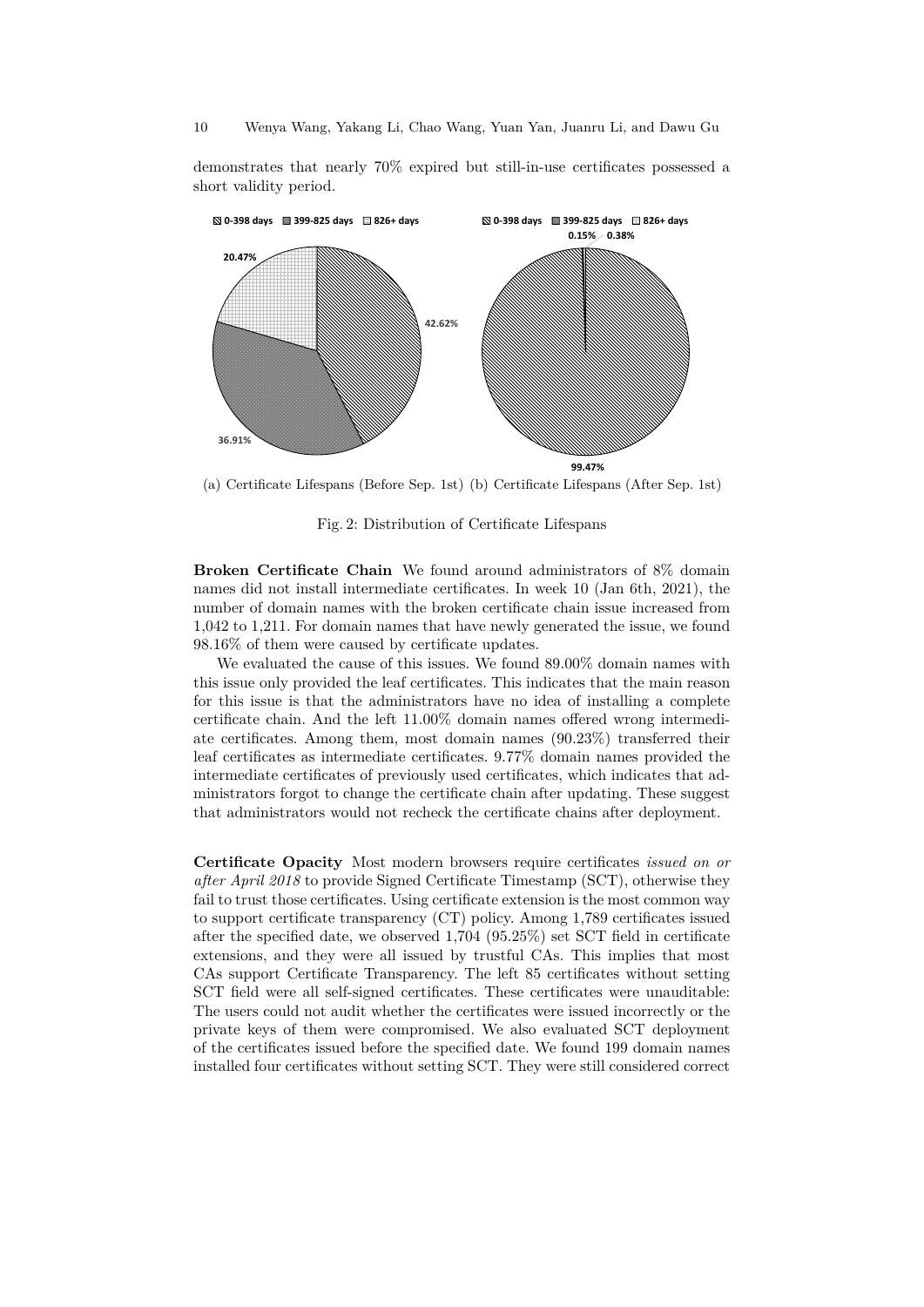by most browsers. And none of the domain names sent SCT through OCSP stapling or TLS extensions which are the other two ways to deliver SCT. This implies that unless CAs set the SCT, the administrators would not add it on their own.

Table 3: Adoption of Signature Algorithms.

<span id="page-10-1"></span>

| Algorithm       | Certificates | Domain Names |  |  |
|-----------------|--------------|--------------|--|--|
| SHA256-RSA      | 1,662        | 12,865       |  |  |
| SHA384-ECDSA    | 171          | 88           |  |  |
| SHA256-ECDSA    | 5            | $\mathbf{5}$ |  |  |
| SHA384-RSA      | 3            | 2            |  |  |
| <b>SHA1-RSA</b> | 68           | 164          |  |  |
| $MD5-RSA$       | 2            |              |  |  |

Table 4: Adoption of Public Keys.

<span id="page-10-2"></span>

| Public Key Size | <b>Certificates</b> | Domain Names |  |  |
|-----------------|---------------------|--------------|--|--|
| RSA 2048        | 1,191               | 12,298       |  |  |
| RSA 4096        | 447                 | 660          |  |  |
| ECDSA 256       | 198                 | 108          |  |  |
| RSA 3072        | 20                  | 13           |  |  |
| ECDSA 384       | 11                  | 8            |  |  |
| <b>RSA 1024</b> |                     | 122          |  |  |

**Obsolete Crypto Algorithms** Among the 1911 certificates collected, we found 70 certificates (3.66%) used obsolete signature algorithms and 44 certificates (2.30%) had insecure public key length. Table [3](#page-10-1) shows signature hash algorithms used by 1,911 certificates. Among these certificates, crypto suites of 70 certificates (3.66%) were considered to be weak (MD5 with RSA of two certificates and SHA-1 with RSA of 68 certificates), which would cause certificates to be forged. The result shows that MD5 algorithm has been deprecated, but SHA-1 was still trusted over some administrator. In Table [4,](#page-10-2) we found the public key of 44 certificates (2.30%) is RSA 1024 which is in-approval by NIST [\[45](#page-18-5)]. We also observed that the above invalid certificates were all self-signed certificates, which indicates that the administrators choose the incorrect algorithms or public key sizes manually. This implies that certificates can be easily misconfigured by administrators.

### <span id="page-10-0"></span>**4.3 Influence of Usability Factors**

We answered the proposed Research Questions 2 in this section by analyzing the potential connection between four usability factors and certificate deployment correctness. In detail, we consider four usability factors: the type of certificate indicators, the selection of certificate issuers, the sharing of certificate between multiple domain names, and the revocation option made by certificate applicants.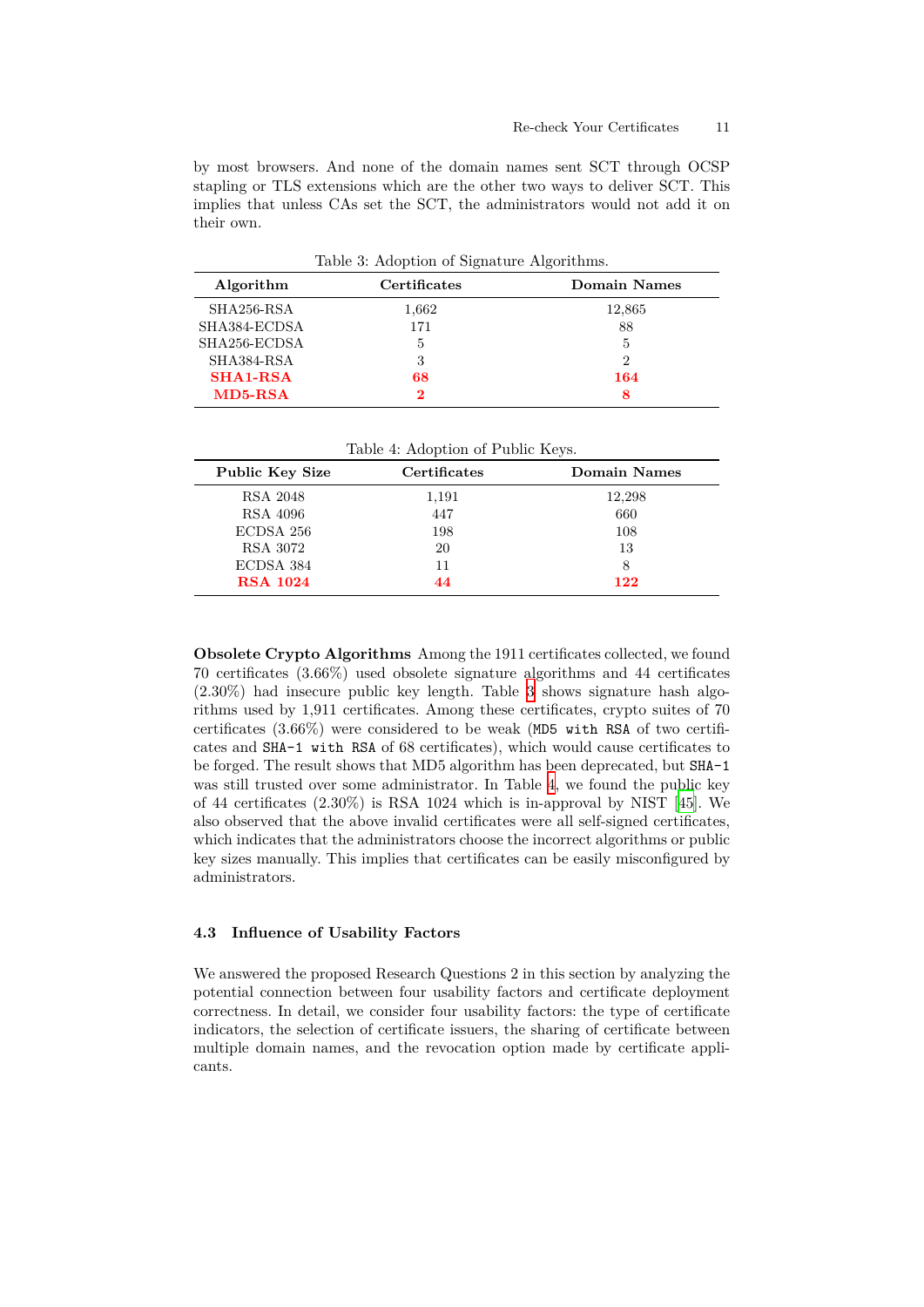**Certificate Indicator** Excluding self-signed (or self-signed in certificate chain) certificates, we classified certificates collected in the dataset of November 8th into three types: EV, IV/OV, and DV. In detail, we identified EV certificates by checking whether Certificate Policy field of a certificate belonged to EV policy Object Identifier (OID) set [[51\]](#page-18-11). And for the left certificates, we utilized Subject field for classification, as IV/OV certificates contain more information than DV certificates. As shown in Figure [3](#page-11-0), we found most of the certificates (75.94%) were DV, while IV/OV certificates were wildly installed on most domain names $(65.48\%).$ 

We separately evaluated the deployment status of each type certificates. Though most CAs stated that EV certificates generally have the most quality warranty, followed by IV/OV, and finally DV. However in Figure  $3(a)$ , we found the proportion of invalid deployment in EV certificates is the highest (83.70%) and DV certificates have the lowest invalid proportion (24.99%). For IV/OV certificates, we found 98.97% of the domain names share certificates with others, and 55.09% certificates are deployed incorrectly as shown in Figure [3\(b\).](#page-11-2) This indicates that administrators usually deploy an IV/OV certificate on multiple domain names with deployment issues.

<span id="page-11-1"></span><span id="page-11-0"></span>

<span id="page-11-2"></span>Fig. 3: Distribution of Certificate Types (Nov. 8th)

**Certificate Issuer** We also checked the connections between certificate issuers and deployment conditions. We extracted the name of CA from commonName in Issuer Name field of the certificates. Figure [4\(a\)](#page-12-0) shows the distribution of involved certificate issuers in our evaluation. 1,750 (91.57%) certificates were issued by trustful CAs, 161 certificates were self-signed certificates and the issuers of three certificates were distrusted by most browsers. As Figure  $4(a)$  depicts, the most frequently used CAs is Let's Encrypt (55.68% are issued by this certificate authority).

Among 1,911 certificates, we found 1,441 free certificates (75.41%) used by 5,808 domains. As Section [2](#page-2-0) introduced, free certificates usually provide automated deployment services. To further investigate whether this mechanism could reduce the probability of misconfigurations, we visualized the relationship between issuer mechanism and invalid deployment in Figure [4\(b\)](#page-12-1). We notice that nearly 80% domain names with invalid deployment applied certificates from paid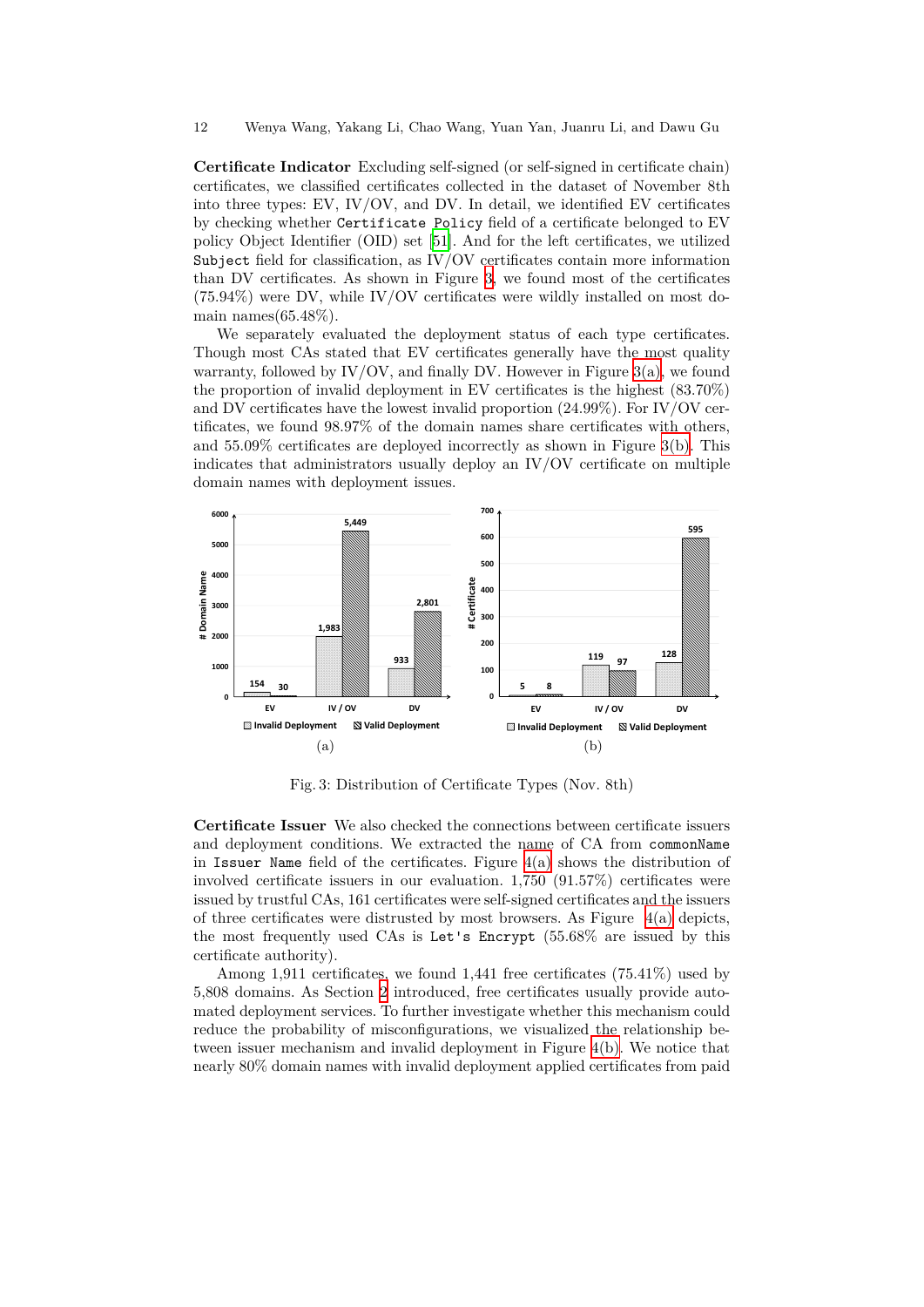

<span id="page-12-0"></span>

<span id="page-12-1"></span>Fig. 4: Certificate Authorities

**Certificate Sharing** We noted that the domain names tend to share the same certificates with other domain names. Overall, we observed that 11,676 domain names  $(89.03\%)$  reused the same public key of 472 certificates  $(24.70\%)$  with others. Among 472 certificates, the deployment of 311 certificates (65.89%) were invalid. Especially, we found 31 certificates are reused by 529 domain names crossing 82 universities, and all of the certificates had deployment issues.

Certificate sharing would connect to deployment inconsistencies in following three aspects. The first inconsistency is in the SAN matching. We found 2,695 domain names did not match the SAN field, and they reused 265 certificates with 10,427 domain names (89.30%). The second is certificate chain completeness inconsistency. 1,413 domain names sharing 203 certificates with 5,309 domain names (45.47%) had the broken certificate chain issue. The last one was the inconsistent renewal of expired certificates. We found the renewal status of 2,950 (25.27%) domain names sharing 48 certificates were not inconsistent. Take the 150 domain names of *Yunnan University* (ynu.edu.cn) as a example. When the sharing certificate was expired, 141 (94%) domain names renewed the certificate first, while nine of them updated later. The nine domain names included VPN service website and postgraduate management system. These inconsistencies indicate that certificate sharing would cause administrators to be unable to maintain the certificate deployment for all domain names correctly and simultaneously.

**Certificate Revocation** We found 1,750 certificates issued by trustful CAs provided OCSP information, which allow browsers to check their revocation status. We used OCSP request to check revocation status of the certificates that were not expired. And for the expired ones, we extracted the issuers to evaluate whether their root certificates have been unrecognized by modern browsers. We found no certificates were revoked during their lifespans. The CAs of three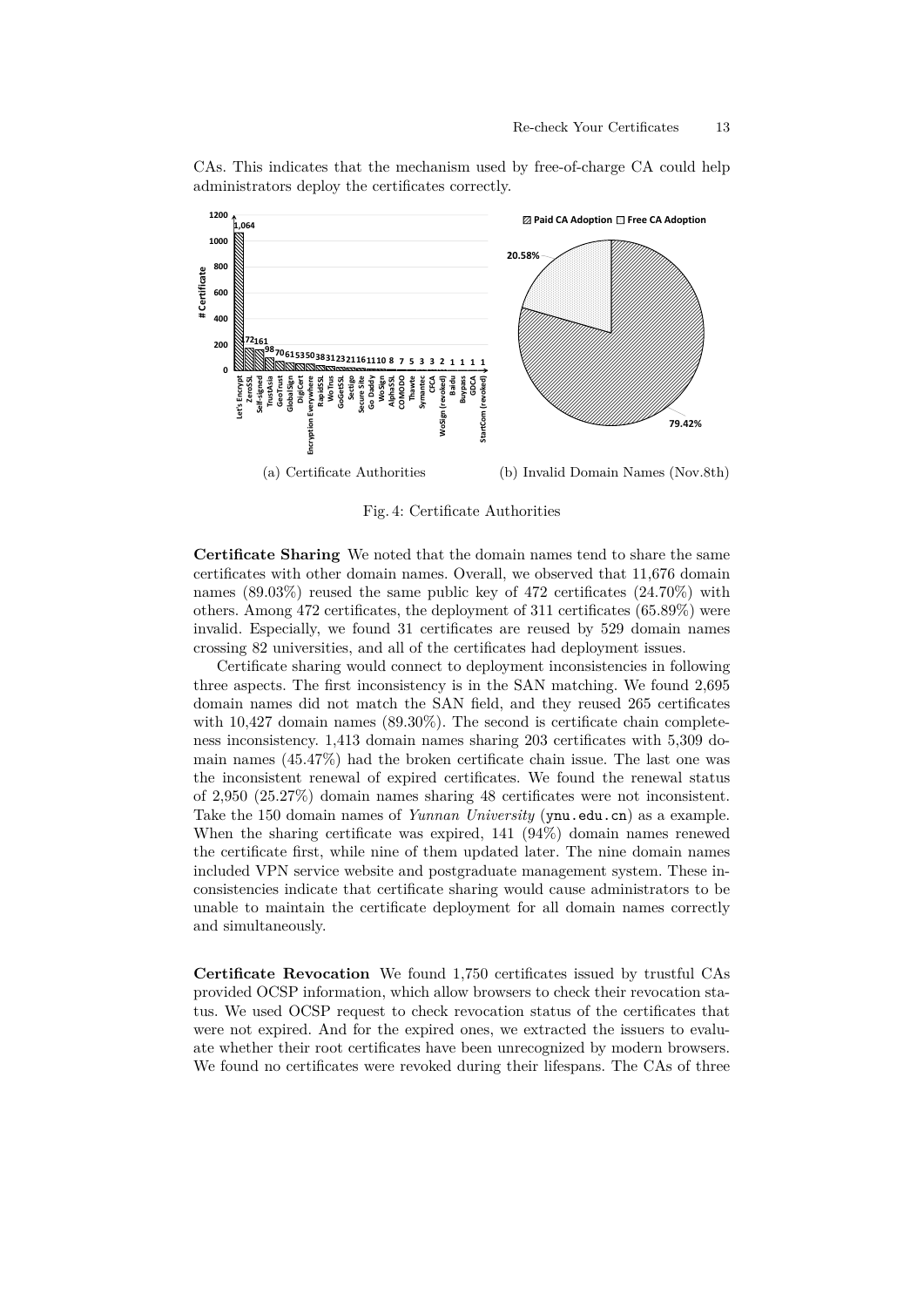expired certificates (i.e., StartCom and WoSign) were revoked by most browsers, and the certificates have been expired for a long time. This indicates that this passive revocation is imperceptible for the administrators.

We also evaluated the adoption of OCSP Stapling and OCSP Must-Staple. We extracted OCSP Stapling while TLS handshaking. For domain names with OCSP Stapling, we checked whether the certificate extensions set OID for OCSP Must-Staple [[19\]](#page-17-4). Among the 11,673 domain names installing 1,750 certificates, we found only 1,828 domain names (15.66%) configured OCSP stapling on the server side, and none of them set OCSP Must-staple in their certificates. As both OCSP Must-staple and OCSP Stapling need to be added manually, no setting OCSP Must-staple and low adoption of OCSP Stapling infer that administrators did not actively support OCSP mechanisms.

### <span id="page-13-0"></span>**4.4 Popular Web Services with Incorrectly Deployed Certificates**

In this section, we discuss how widely used web services (e.g., email, identity authentication, VPN, software license authorization) are affected by insecurely deployed HTTPS.

**Email Services** We found that it is common for universities to delegate their email services to third-party email service providers. However, such delegations often suffer from incorrect sharing. We found mail services of a university with  $52,000+$  users, a university with  $18,000+$  users and a university with  $29,000+$ users were delegated by eNetEase, and they installed the same certificates with mismatching errors. The same situation also occurs in the mail services of a university with  $31,000+$  users, a university with  $40,000+$  users and a university with 36,000+ users delegated by Tencent. Although these websites were managed by professional third-party email service providers, their used domain names and certificates were mismatched. For instance, one of the domain names adopted the certificate with SAN field \*.qiye.163.com. We also found these domain names still supported HTTP access and thus the certificate mismatch issue may not be noticed by those third-party service providers. Denial of access through HTTPS would cause the users to connect the domain name with HTTP, and the attackers could eavesdrop the privacy of users through man-in-the-middle (MitM) attacks.

**Software Distribution Services** We observed the licensed software (e.g., Microsoft Windows and Office) download website of a university with 42,000+ users, and the VPN software providers of 20 universities (with 661,000+ students and faculties in total) installed extremely insecure certificates with obsolete crypto suites and invalid lifespans. Therefore, a man-in-the-middle attack could be conducted easily against software downloading, and the users may download maliciously modified software. A further manual inspection showed that those certificates were all self-signed, which indicated why they adopted such dangerous settings.

**Authenticating Services** We found a certificate of a university with 43,000+ users did not set SCT in the certificate extension, and the certificates was shared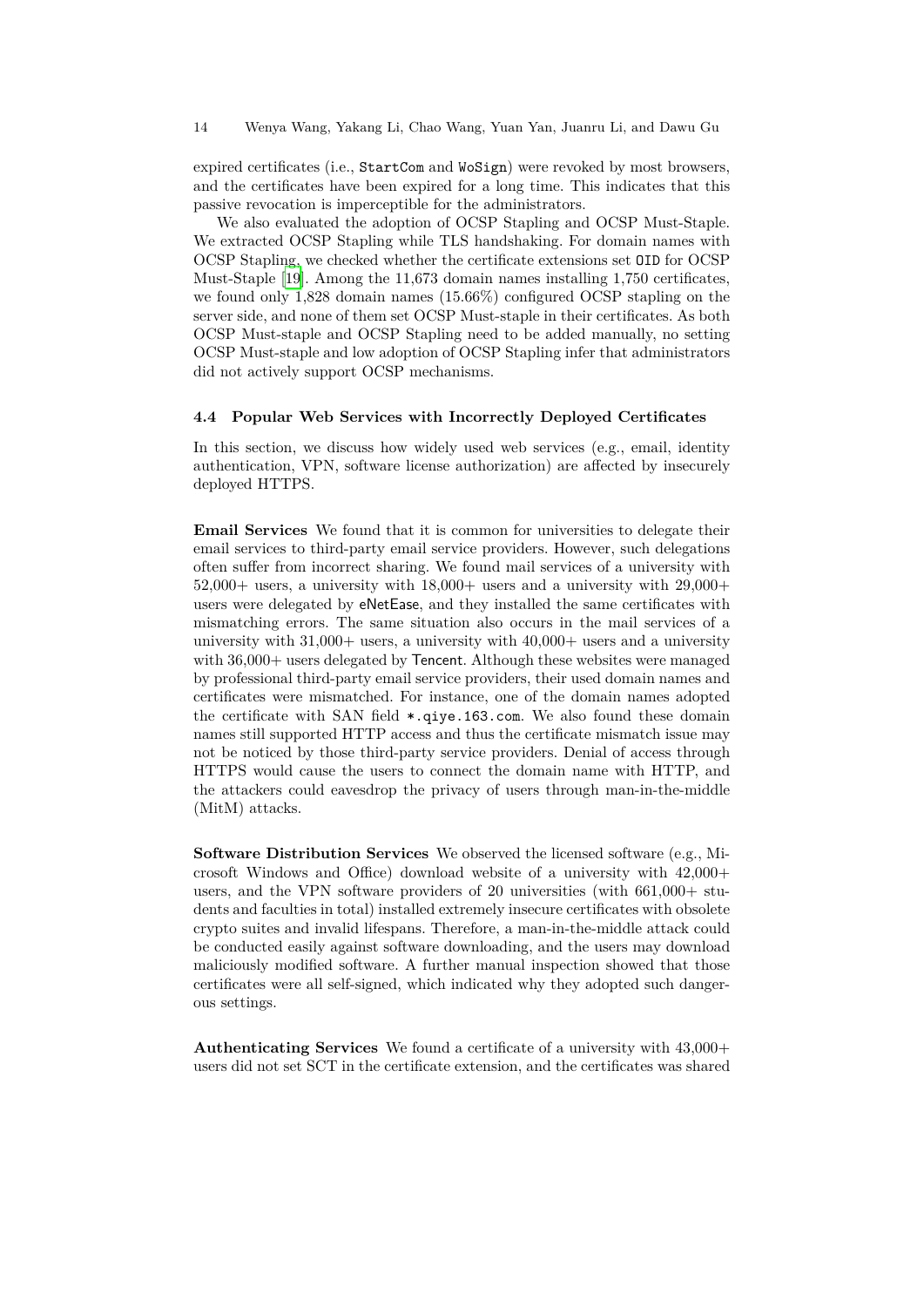by 67 domain names related to 11 IP addresses. Most web services provided by these domain names involve the identity authentication of the users (students and faculties). Since this certificate was shared by so many servers, its private key data is very possible to be leaked due to insecure configurations of either the web servers or the web services. Unfortunately, we found this certificate was issued on January 4th, 2018 and its lifespan is 1,155 days, when the SCT has not yet been stipulated as required. Moreover, administrators of those 67 domains did not set SCT in their TLS extensions. Therefore, this certificate was hardly audited and less trustful.

We additionally observed a certificate of a university , issued on July 2015, was passively revoked due to its untrustful issuer (i.e., StartCom). Nevertheless, the website was still using this certificate. Considering that the website is providing Campus ID Card authentication service to 52,000+ users, and the untrustful CA would disclose the private key, the security and privacy of its users would severely threatened.

**News Portal** We found news portal websites of a university with  $25,000+$ users, a university with  $34,000+$  users, and a university with  $27,000+$  users installed OV certificates. These domain names play an important role in the universities, as through them, schools advertise themselves, and students and faculties get notifications. However, the certificate chains of these domain names were broken. As a result, even though latest version of browsers adopt AIA fetching or intermediate certificate cache and may not report the certificate error against this case, some browsers or embedded web components would directly block such HTTPS connections, and users are not able to access these services.

# **5 Related Work**

**Certificate Ecosystem Measurement** Several work has provided large-scale measurements on certificate ecosystem, especially focusing on the vulnerabilities. Razaghpanah *et al.* [[52\]](#page-18-12) analyzed 7,258 Android apps and saw the adoption rate of certificate security measures, such as certificate pinning, was low. Alashwali *et al.* [\[53](#page-18-13)] analyzed the difference in TLS security configurations and certificates between two million plain-domains and their equivalent www-domains and they found www-domains tend to have stronger security configurations than their equivalent plain-domains. Singanamalla *et al.* [[6\]](#page-16-2) measured HTTPS deployment of government websites across the world and found that many of the domain names use misconfigured certificates, which is the most closest and recent work to our measurements. The difference is that we focused on the new policies and mechanisms of HTTPS certificate deployment in recent years. We analyzed the new polices with a large-scale, persistent measurement on CERNET and unearthed the causes and the consequences of the invalid deployments.

**New Mechanism Measurement** Prior work also examined the new mechanisms from different perspectives. Some studies [[11\]](#page-16-7) found that Let's Encrypt and Certbot greatly facilitated the HTTPS certificate ecosystem. And [\[54](#page-18-14)] and [\[55](#page-18-15)] conducted control trials of HTTPS configuration to evaluate the usability of Let's Encrypt and Certbot in comparison to traditional ways. They found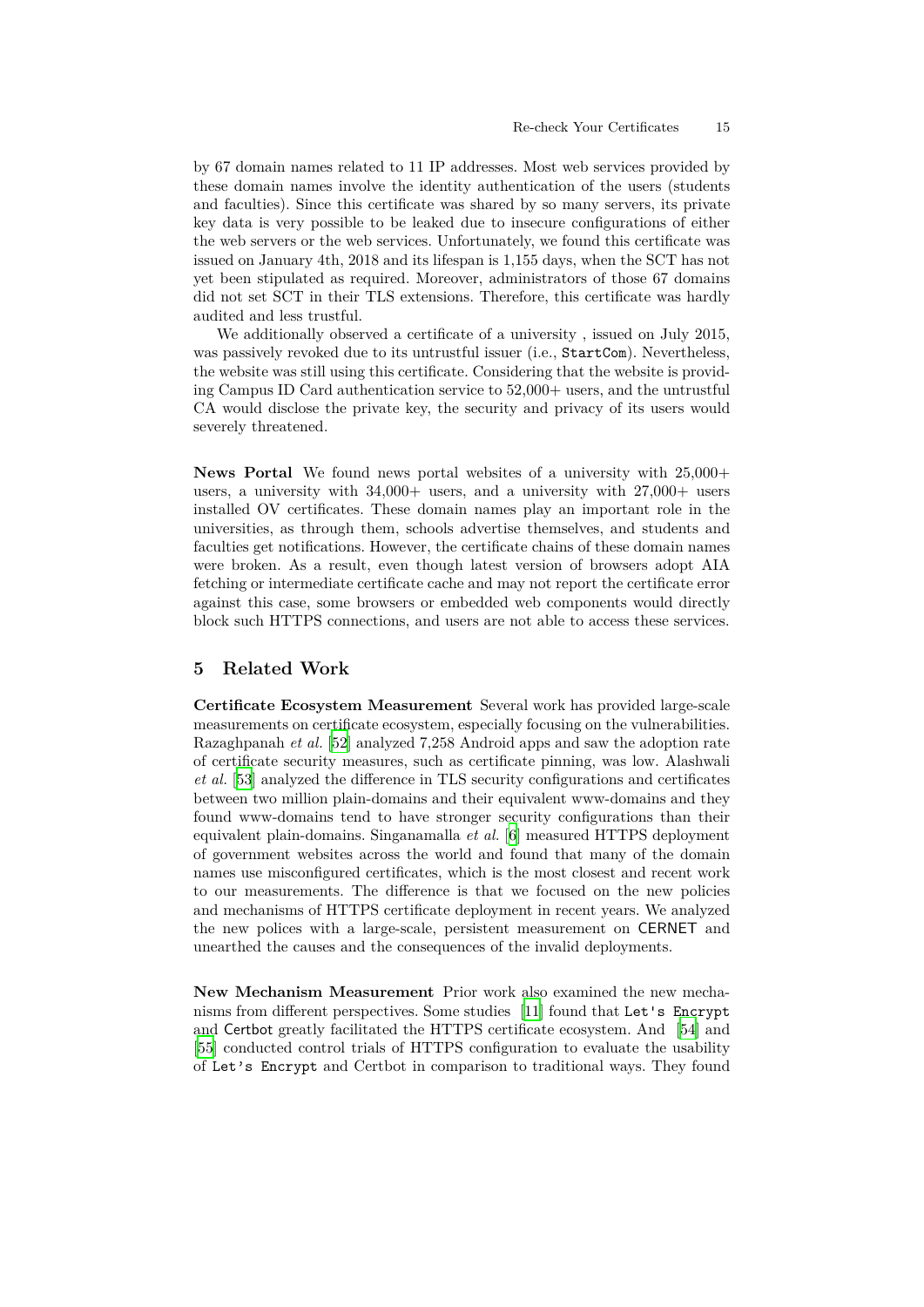Let's Encrypt did improve the HTTPS deployment. We showed that the freeof-charge and auto-of-deployment mechanism used by Let's Encrypt and other CAs is indeed wildly adopted and improves HTTPS certificate deployments. Stark *et al.* [[21\]](#page-17-6) evaluated CT adoption on the web from many angles and found CT has been adopted widely and correctly. Nykvist *et al.* [\[22](#page-17-7)] analyzed SCT usage among one million domain names and found certificate extension is the major and simplest solution. We found that CA has attached SCT extensions for certificates after April 2018, which greatly reduce the tasks of certificate administrators. However, existing long-term certificates did not set SCT. Chung *et al.* [\[18](#page-17-3)] conducted extensive research on web PKI. They found that most certificates and clients support OCSP, while OCSP Must-Staple was not supported by major browsers and servers, and OCSP responders were still not available. We show that OCSP stapling still has low adoption and none of the certificate set OCSP Must-staple.

**Study of Certificate Administrator** Some work has also been done on professionals and developers associated with certificate deployment and revealed that it is difficult to deploy certificates correctly. Ukrop *et al.* [[7\]](#page-16-3) did an empirical study with 75 IT professionals and found that they place too much confidence on self-signed certificates and name constrained certificates, and existing error notification mechanisms need be adjusted. Zeng *et al.* [[56\]](#page-18-16) tested the effectiveness of the notifications of HTTPS configurations.They sent secure notifications to the administrators of certificate misconfigured sites in two ways and found that notifications had moderate impact on error recoveries. Krombholz *et al.* [\[57](#page-18-17)] did a research of 28 knowledgeable participants related to HTTPS deployment on Apache and interviewed 7 experienced security auditors. And they revealed that making a correct TLS configurations on Apache including certificate installations was complicated. And our analysis show that there are still round 27% domain name administrators misconfigured the HTTPS certificates and this situation was maintained throughout our measurements.

### **6 Conclusion**

In this paper, we first summarized the new trends of HTTPS certificate management over the past five years. We examined more than 30,000 domain names of CERNET belonging to 113 universities in 12 weeks. We found a stable ratio of domain names did not follow the latest guidelines. We also discussed the usability factors of misconfigurations, and observed some factors did relate to the deployment issues. We hope that our research efforts contribute to HTTPS deployment and fosters future work on network security.

### **References**

- <span id="page-15-0"></span>1. "Usage statistics of Default protocol https for websites." [https://w3techs.com/](https://w3techs.com/technologies/details/ce-httpsdefault) [technologies/details/ce-httpsdefault](https://w3techs.com/technologies/details/ce-httpsdefault).
- <span id="page-15-1"></span>2. "The mozilla observatory," [https://observatory.mozilla.org/.](https://observatory.mozilla.org/)
- <span id="page-15-2"></span>3. M. E. Acer, E. Stark, A. P. Felt, S. Fahl, R. Bhargava, B. Dev, M. Braithwaite, R. Sleevi, and P. Tabriz, "Where the wild warnings are: Root causes of chrome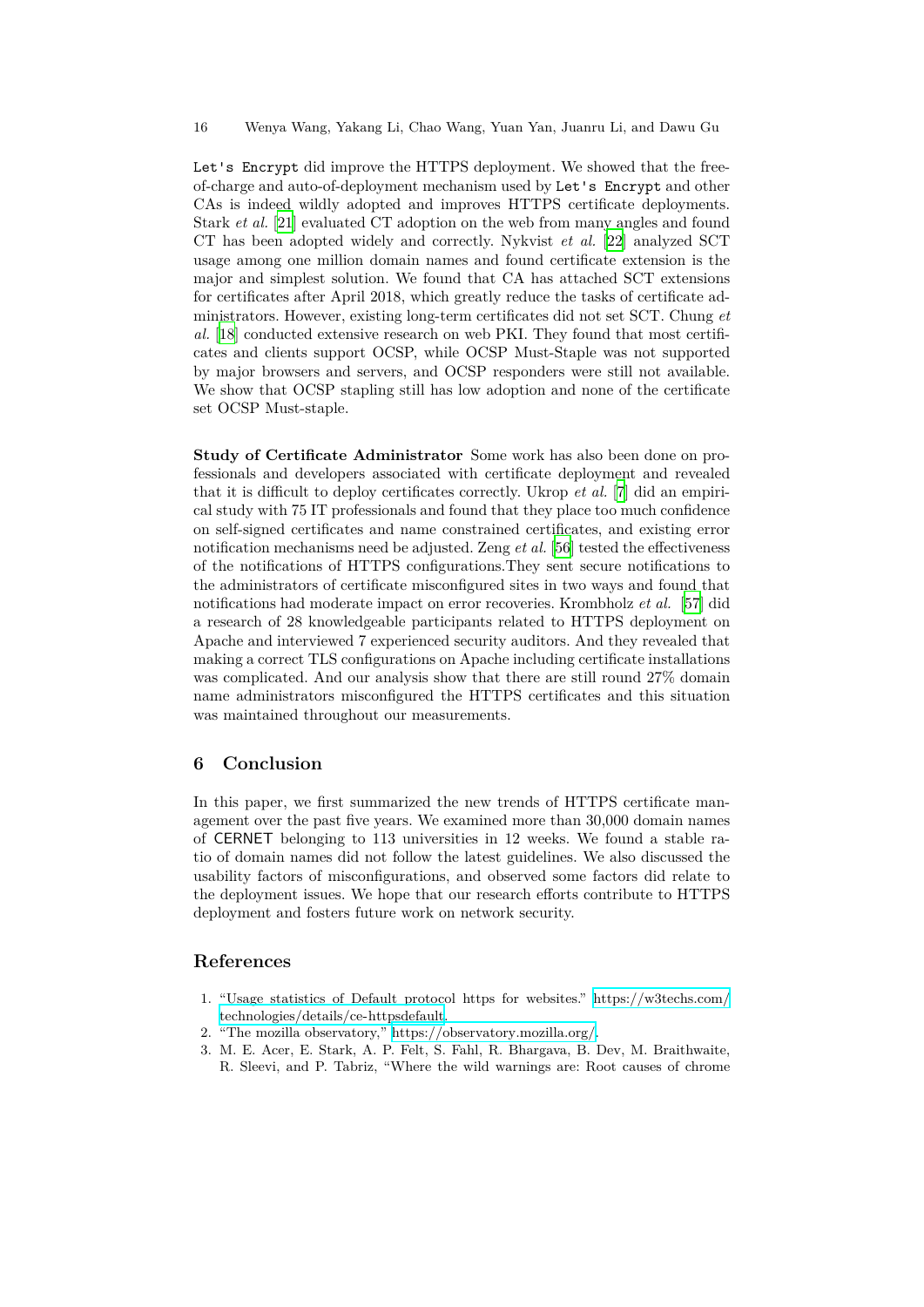| <b>HTTP</b><br><b>HTTPS</b><br>Date | X     |       | $\mathcal{I}^1$ | $J^2$ | X   | $\mathcal{L}^1$<br>$J^2$ | Х      |
|-------------------------------------|-------|-------|-----------------|-------|-----|--------------------------|--------|
| 20201104                            | 7,820 | 5,376 | 5,284           | 503   | 420 | 90                       | 11,718 |
| 20201111                            | 7,843 | 5,398 | 5,265           | 498   | 415 | 89                       | 11,696 |
| 20201118                            | 8,034 | 5,569 | 5,319           | 494   | 474 | 91                       | 11,269 |
| 20201125                            | 7,891 | 5,762 | 5,330           | 491   | 451 | 87                       | 11,219 |
| 20201202                            | 7,966 | 5,606 | 5,275           | 495   | 455 | 88                       | 11,299 |
| 20201209                            | 7,936 | 5,632 | 5,329           | 492   | 396 | 95                       | 11,314 |
| 20201216                            | 7,932 | 5,612 | 5,371           | 502   | 394 | 93                       | 11,294 |
| 20201223                            | 7,906 | 5,546 | 5,533           | 503   | 339 | 87                       | 11,380 |
| 20201230                            | 7,833 | 5,541 | 5,482           | 500   | 412 | 88                       | 11,227 |
| 20210106                            | 7,714 | 5,546 | 5,398           | 492   | 483 | 89                       | 11,492 |
| 20210113                            | 7.753 | 5,568 | 5,442           | 496   | 522 | 81                       | 11,381 |
| 20210120                            | 7,620 | 5,615 | 5,416           | 500   | 474 | 91                       | 11,501 |

Table 5: HTTP(S) connectivity.

<sup>1</sup>: redirected to HTTPS;

<sup>2</sup>: redirected to HTTP;

https certificate errors," in *Proceedings of the 2017 ACM SIGSAC Conference on Computer and Communications Security*, 2017, pp. 1407–1420.

- <span id="page-16-0"></span>4. D. Kumar, Z. Wang, M. Hyder, J. Dickinson, G. Beck, D. Adrian, J. Mason, Z. Durumeric, J. A. Halderman, and M. Bailey, "Tracking certificate misissuance in the wild," in *2018 IEEE Symposium on Security and Privacy (SP)*. IEEE, 2018, pp. 785–798.
- <span id="page-16-1"></span>5. L. Schwittmann, M. Wander, and T. Weis, "Domain impersonation is feasible: A study of ca domain validation vulnerabilities," in *2019 IEEE European Symposium on Security and Privacy (EuroS&P)*. IEEE, 2019, pp. 544–559.
- <span id="page-16-2"></span>6. S. Singanamalla, E. H. B. Jang, R. Anderson, T. Kohno, and K. Heimerl, "Accept the risk and continue: Measuring the long tail of government https adoption," in *Proceedings of the ACM Internet Measurement Conference*, 2020, pp. 577–597.
- <span id="page-16-3"></span>7. M. Ukrop, L. Kraus, V. Matyas, and H. A. M. Wahsheh, "Will you trust this tls certificate? perceptions of people working in it," in *Proceedings of the 35th Annual Computer Security Applications Conference*, 2019, pp. 718–731.
- <span id="page-16-4"></span>8. "Ssl pulse." [https://www.ssllabs.com/ssl-pulse/.](https://www.ssllabs.com/ssl-pulse/)
- <span id="page-16-5"></span>9. ""all trusted web pki certificate authority certificates known to mozilla will be cached locally"," [https://lwn.net/Articles/817182/.](https://lwn.net/Articles/817182/)
- <span id="page-16-6"></span>10. "Intermediate ca caching could be used to fingerprint firefox users," [https://](https://threatpost.com/intermediate-ca-caching-could-be-used-to-fingerprint-firefox-users/123834/) [threatpost.com/intermediate-ca-caching-could-be-used-to-fingerprint-firefox-users/](https://threatpost.com/intermediate-ca-caching-could-be-used-to-fingerprint-firefox-users/123834/) [123834/.](https://threatpost.com/intermediate-ca-caching-could-be-used-to-fingerprint-firefox-users/123834/)
- <span id="page-16-7"></span>11. J. Aas, R. Barnes, B. Case, Z. Durumeric, P. Eckersley, A. Flores-López, J. A. Halderman, J. Hoffman-Andrews, J. Kasten, E. Rescorla *et al.*, "Let's encrypt: An automated certificate authority to encrypt the entire web," in *Proceedings of the 2019 ACM SIGSAC Conference on Computer and Communications Security*, 2019,
- <span id="page-16-8"></span>pp. 2473–2487.<br>12. "2020 isrg isrg annual report." [https://www.abetterinternet.org/documents/](https://www.abetterinternet.org/documents/2020-ISRG-Annual-Report.pdf) [2020-ISRG-Annual-Report.pdf.](https://www.abetterinternet.org/documents/2020-ISRG-Annual-Report.pdf)
- <span id="page-16-9"></span>13. "Instagram forgets to renew its ssl certificate." [https://news.netcraft.com/](https://news.netcraft.com/archives/2015/04/30/instagram-forgets-to-renew-its-ssl-certificate.html) [archives/2015/04/30/instagram-forgets-to-renew-its-ssl-certificate.html](https://news.netcraft.com/archives/2015/04/30/instagram-forgets-to-renew-its-ssl-certificate.html).
- <span id="page-16-10"></span>14. "EV UI Moving to Page Info," [https://chromium.googlesource.com/chromium/](https://chromium.googlesource.com/chromium/src/+/HEAD/docs/security/ev-to-page-info.md) [src/+/HEAD/docs/security/ev-to-page-info.md.](https://chromium.googlesource.com/chromium/src/+/HEAD/docs/security/ev-to-page-info.md)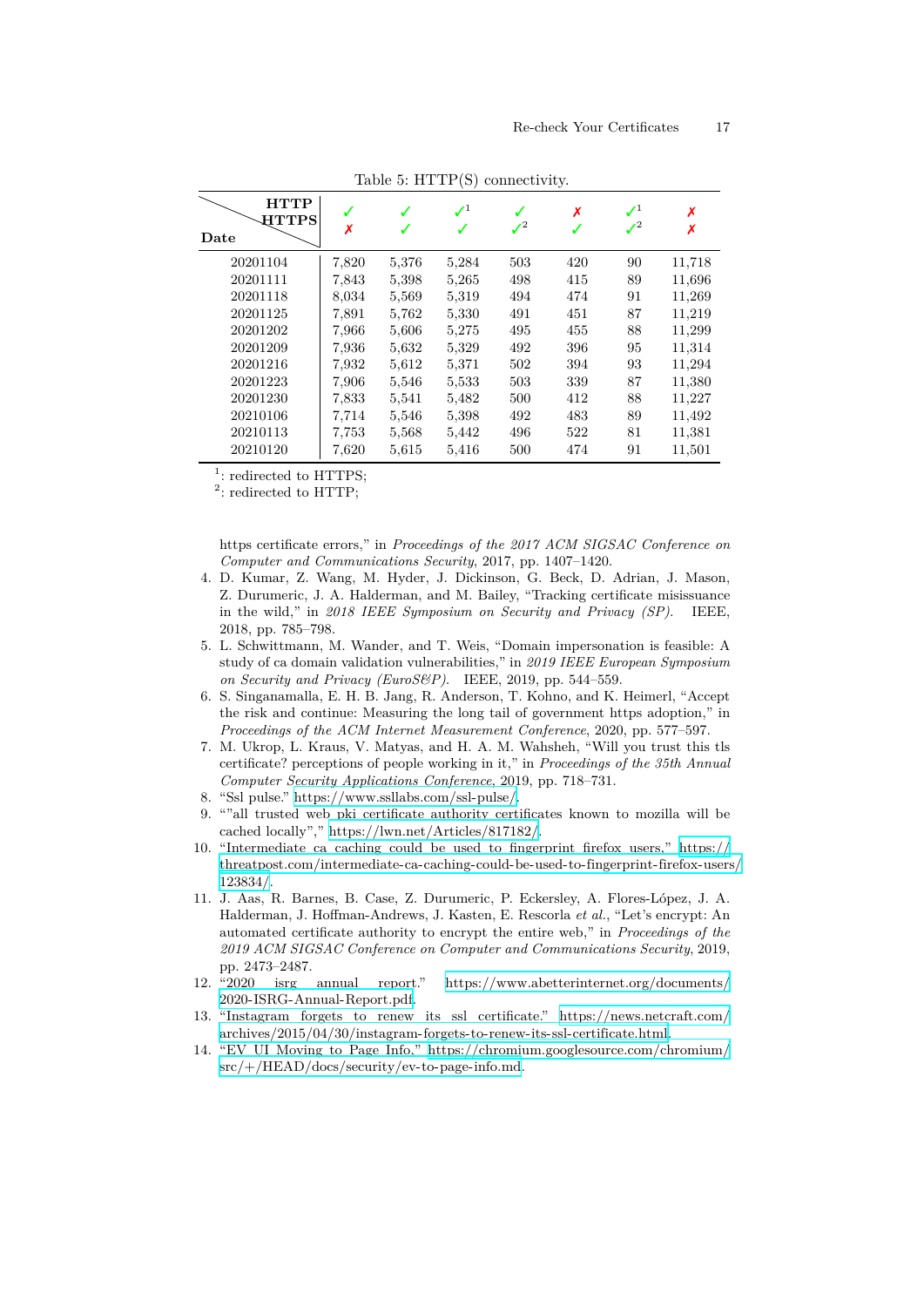- 18 Wenya Wang, Yakang Li, Chao Wang, Yuan Yan, Juanru Li, and Dawu Gu
- <span id="page-17-0"></span>15. "Improved security and privacy indicators in firefox 70," [https://blog.mozilla.org/](https://blog.mozilla.org/security/2019/10/15/improved-security-and-privacy-indicators-in-firefox-70/) [security/2019/10/15/improved-security-and-privacy-indicators-in-firefox-70/.](https://blog.mozilla.org/security/2019/10/15/improved-security-and-privacy-indicators-in-firefox-70/)
- <span id="page-17-1"></span>16. "Extended validation certificates are dead," [https://www.troyhunt.com/](https://www.troyhunt.com/extended-validation-certificates-are-dead/) [extended-validation-certificates-are-dead/](https://www.troyhunt.com/extended-validation-certificates-are-dead/).
- <span id="page-17-2"></span>17. T. Smith, L. Dickinson, and K. Seamons, "Let's revoke: Scalable global certificate revocation," in *27th Annual Network and Distributed System Security Symposium, NDSS*, 2020.
- <span id="page-17-3"></span>18. T. Chung, J. Lok, B. Chandrasekaran, D. Choffnes, D. Levin, B. M. Maggs, A. Mislove, J. Rula, N. Sullivan, and C. Wilson, "Is the web ready for ocsp must-staple?" in *Proceedings of the Internet Measurement Conference 2018*, 2018, pp. 105–118.
- <span id="page-17-4"></span>19. P. Hallam-Baker, "X. 509v3 transport layer security (tls) feature extension," *RFC 7633*, 2015.
- <span id="page-17-5"></span>20. "CA/Revocation Checking in Firefox." [https://wiki.mozilla.org/CA/Revocation\\_](https://wiki.mozilla.org/CA/Revocation_Checking_in_Firefox#OCSP_Must-staple) [Checking\\_in\\_Firefox#OCSP\\_Must-staple](https://wiki.mozilla.org/CA/Revocation_Checking_in_Firefox#OCSP_Must-staple).
- <span id="page-17-6"></span>21. E. Stark, R. Sleevi, R. Muminovic, D. O'Brien, E. Messeri, A. P. Felt, B. McMillion, and P. Tabriz, "Does certificate transparency break the web? measuring adoption and error rate," in *2019 IEEE Symposium on Security and Privacy (SP)*. IEEE, 2019, pp. 211–226.
- <span id="page-17-7"></span>22. C. Nykvist, L. Sjöström, J. Gustafsson, and N. Carlsson, "Server-side adoption of certificate transparency," in *International Conference on Passive and Active Network Measurement*. Springer, 2018, pp. 186–199.
- <span id="page-17-8"></span>23. F. Cangialosi, T. Chung, D. Choffnes, D. Levin, B. M. Maggs, A. Mislove, and C. Wilson, "Measurement and analysis of private key sharing in the https ecosystem," in *Proceedings of the 2016 ACM SIGSAC Conference on Computer and Communications Security*, 2016, pp. 628–640.
- <span id="page-17-9"></span>24. M. Zhang, X. Zheng, K. Shen, Z. Kong, C. Lu, Y. Wang, H. Duan, S. Hao, B. Liu, and M. Yang, "Talking with familiar strangers: An empirical study on https context confusion attacks," in *Proceedings of the 2020 ACM SIGSAC Conference on Computer and Communications Security*, 2020, pp. 1939–1952.
- <span id="page-17-10"></span>25. M. Squarcina, M. Tempesta, L. Veronese, S. Calzavara, and M. Maffei, "Can i take your subdomain? exploring related-domain attacks in the modern web," *arXiv preprint arXiv:2012.01946*, 2020.
- <span id="page-17-11"></span>26. "Cernet," [http://www.edu.cn/english/.](http://www.edu.cn/english/)
- <span id="page-17-12"></span>27. "Project 211." [https://en.wikipedia.org/wiki/Project\\_211.](https://en.wikipedia.org/wiki/Project_211)
- <span id="page-17-13"></span>28. "Network Service." [https://its.pku.edu.cn/service\\_1\\_dns.jsp.](https://its.pku.edu.cn/service_1_dns.jsp)
- <span id="page-17-14"></span>29. "Sublist3r," [https://github.com/aboul3la/Sublist3r.](https://github.com/aboul3la/Sublist3r)
- <span id="page-17-15"></span>30. "ctr.sh," <https://crt.sh/>.
- <span id="page-17-16"></span>31. "Requests," <https://requests.readthedocs.io/en/master/>.
- <span id="page-17-17"></span>32. "Deprecations and Removals in Chrome 58." [https://developers.google.com/web/](https://developers.google.com/web/updates/2017/03/chrome-58-deprecations) [updates/2017/03/chrome-58-deprecations](https://developers.google.com/web/updates/2017/03/chrome-58-deprecations).
- <span id="page-17-18"></span>33. "Requirements for trusted certificates in iOS 13 and macOS 10.15." [https://](https://support.apple.com/en-us/HT210176) [support.apple.com/en-us/HT210176](https://support.apple.com/en-us/HT210176).
- <span id="page-17-19"></span>34. "About upcoming limits on trusted certificates," [https://support.apple.com/](https://support.apple.com/en-us/HT211025) [en-us/HT211025.](https://support.apple.com/en-us/HT211025)
- <span id="page-17-20"></span>35. "Certificate lifetimes," [https://chromium.googlesource.com/chromium/src/+/](https://chromium.googlesource.com/chromium/src/+/master/net/docs/certificate_lifetimes.md) [master/net/docs/certificate\\_lifetimes.md](https://chromium.googlesource.com/chromium/src/+/master/net/docs/certificate_lifetimes.md).
- <span id="page-17-21"></span>36. "Reducing tls certificate lifespans to 398 days," [https://blog.mozilla.org/security/](https://blog.mozilla.org/security/2020/07/09/reducing-tls-certificate-lifespans-to-398-days/) [2020/07/09/reducing-tls-certificate-lifespans-to-398-days/](https://blog.mozilla.org/security/2020/07/09/reducing-tls-certificate-lifespans-to-398-days/).
- <span id="page-17-22"></span>37. "Ballot 193 – 825-day certificate lifetimes," [https://cabforum.org/2017/03/17/](https://cabforum.org/2017/03/17/ballot-193-825-day-certificate-lifetimes/) [ballot-193-825-day-certificate-lifetimes/.](https://cabforum.org/2017/03/17/ballot-193-825-day-certificate-lifetimes/)
- <span id="page-17-23"></span>38. "Preloading Intermediate CA Certificates into Firefox." [https://blog.mozilla.org/](https://blog.mozilla.org/security/2020/11/13/preloading-intermediate-ca-certificates-into-firefox/) [security/2020/11/13/preloading-intermediate-ca-certificates-into-firefox/.](https://blog.mozilla.org/security/2020/11/13/preloading-intermediate-ca-certificates-into-firefox/)
- <span id="page-17-24"></span>39. "Certificate transparency," [https://chromium.googlesource.com/chromium/src/](https://chromium.googlesource.com/chromium/src/+/master/net/docs/certificate-transparency.md) [+/master/net/docs/certificate-transparency.md](https://chromium.googlesource.com/chromium/src/+/master/net/docs/certificate-transparency.md).